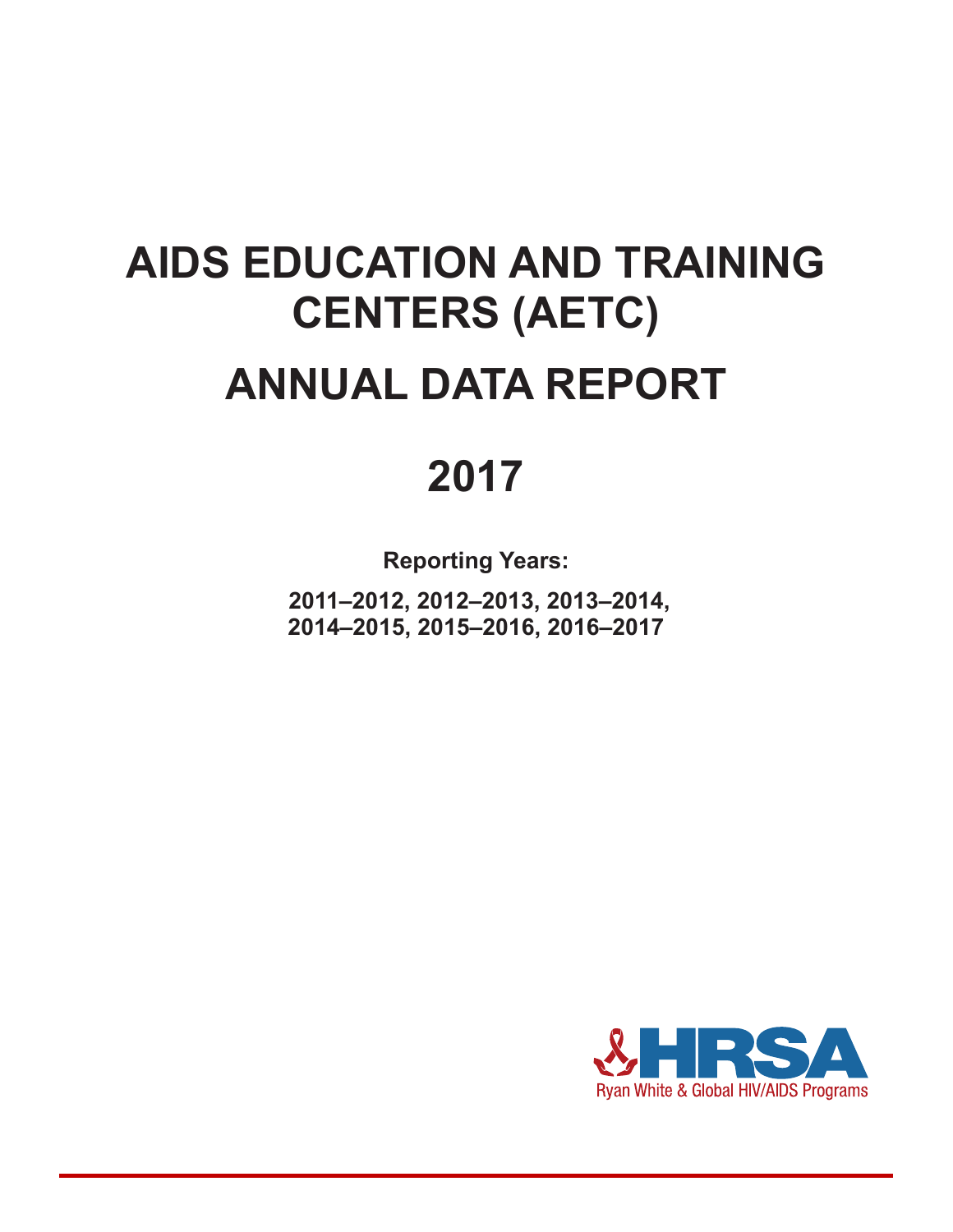The *AIDS Education and Training Centers (AETC) Annual Data Report 2017* is published by the HIV/AIDS Bureau, Health Resources and Services Administration (HRSA), U.S. Department of Health and Human Services, Rockville, Maryland.

Data are presented for training events and trainees reported by AETC grant recipients from July 2010 through June 2017.

The *AETC Annual Data Report 2017* is not copyrighted and may be used and copied without permission. Citation of the source is, however, appreciated.

#### **Suggested citation**

Health Resources and Services Administration. *AIDS Education and Training Centers (AETC) Annual Data Report* 2017. [hab.hrsa.gov/data/data-reports](http://hab.hrsa.gov/data/data-reports). Published April 2019. Accessed [date].

#### **Health Resources and Services Administration**

George Sigounas, MS, PhD .......................................................................................................................................*Administrator*

#### **HIV/AIDS Bureau, Health Resources and Services Administration**

| Harold J. Phillips, MRPDirector, Office of HIV Training & Capacity Development Programs |
|-----------------------------------------------------------------------------------------|
| Office of HIV Training & Capacity Development Programs                                  |

**Information about the Ryan White HIV/AIDS Program: [hab.hrsa.gov](http://hab.hrsa.gov)** 

**Educational and technical assistance materials about HIV infection and the Ryan White HIV/AIDS Program:** [targethiv.org](https://targethiv.org)

#### **Information about the AETC National Resource Center:** [aidsetc.org](https://aidsetc.org)

#### **Acknowledgments**

Publication of this report was made possible by the contributions of the AIDS Education and Training Centers recipients that provided AETC data to HRSA.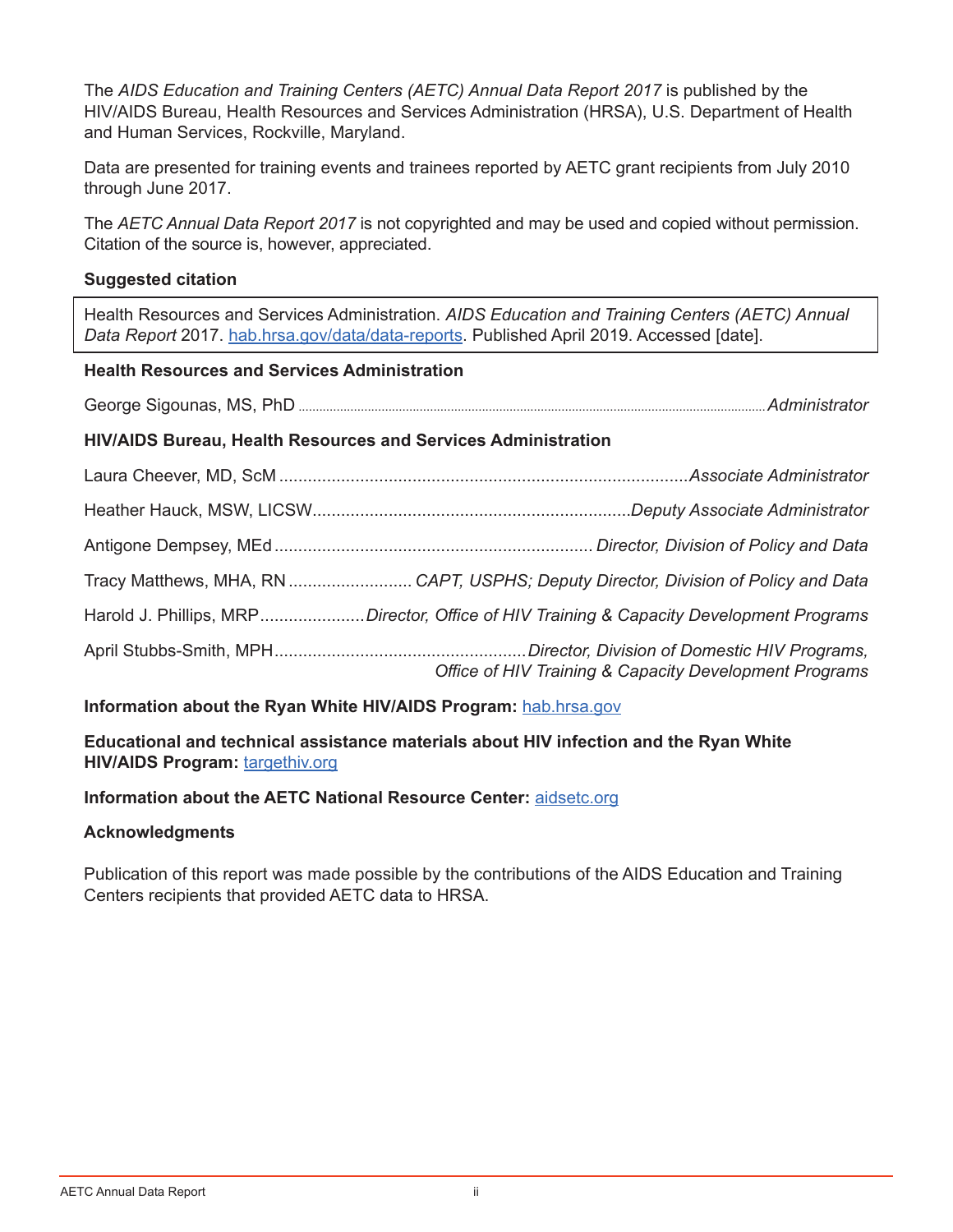## **Contents**

| <b>COMMENTARY</b>                                                                                                                                                                                                       | 1                       |
|-------------------------------------------------------------------------------------------------------------------------------------------------------------------------------------------------------------------------|-------------------------|
| <b>TECHNICAL NOTES</b>                                                                                                                                                                                                  | $\overline{\mathbf{4}}$ |
| <b>TABLES</b>                                                                                                                                                                                                           | 5                       |
| Table 1. RWHAP AIDS Education and Training Centers (AETC) training events and<br>trainees by year, 2011–2017—United States and 3 territories                                                                            | 5                       |
| Table 2. RWHAP AIDS Education and Training Centers (AETC) training events by<br>year and training topic, other support, collaborating organization, and training modality,<br>2011-2017-United States and 3 territories | 5                       |
| Table 3. RWHAP AIDS Education and Training Centers (AETC) trainees by year and<br>selected characteristics, 2011-2016-United States and 3 territories                                                                   | 8                       |
| Table 4. RWHAP AIDS Education and Training Centers (AETC) trainees by<br>race/ethnicity and profession/discipline, 2016-United States and 3 territories                                                                 | 9                       |
| Table 5. RWHAP AIDS Education and Training Centers (AETC) trainees by<br>gender and profession/discipline, 2016-United States and 3 territories                                                                         | 9                       |
| Table 6. RWHAP AIDS Education and Training Centers (AETC) trainees by year and<br>selected service delivery characteristics, 2011-2016-United States and 3 territories                                                  | 10                      |
| Table 7. RWHAP AIDS Education and Training Center (AETC) trainees who serve<br>people living with HIV (PLWH) by year and selected service delivery characteristics,<br>2011-2016-United States and 3 territories        | 11                      |
| Table 8. RWHAP AIDS Education and Training Centers (AETC) trainees by<br>race/ethnicity and service delivery to people living with HIV (PLWH), 2016-<br>United States and 3 territories                                 | 12 <sup>°</sup>         |
| Table 9. RWHAP AIDS Education and Training Centers (AETC) trainees by year and<br>primary employment setting, 2011–2016–United States and 3 territories                                                                 | 12                      |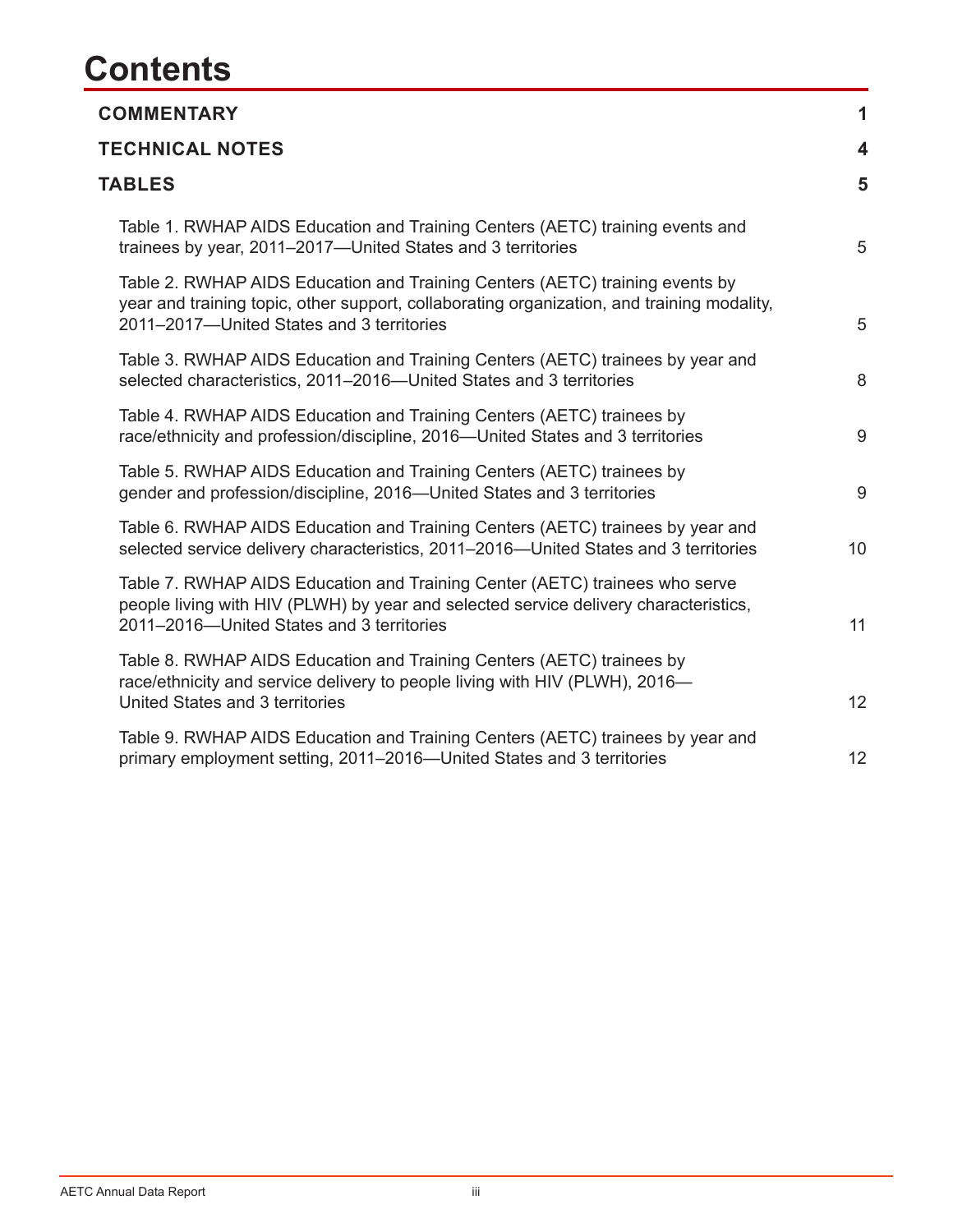## <span id="page-3-0"></span>**COMMENTARY**

As a cornerstone of the Ryan White HIV/AIDS Treatment Extension Act of 2009 (Public Law 111-87 under Section 2692 of the Public Health Service [PHS] Act 42 U.S.C. 300ff-111(a); now called the Ryan White HIV/AIDS Program [RWHAP]), the AIDS Education and Training Centers (AETCs) Program is administered by the Health Resources and Services Administration's (HRSA) HIV/AIDS Bureau (HAB) and consists of the following programs:

- 1. The Regional AETCs work to increase the number of healthcare providers who are trained to counsel, diagnose, treat, and medically manage people living with HIV (PLWH) and to help prevent HIV transmission.
- 2. The National Coordinating Resource Center (NCRC) AETC, a national AETC, serves as the central convener, coordinator, disseminator, and promoter of the work of the eight Regional AETC Programs. The NCRC supports the National HIV Curriculum (NHC) development, dissemination, and optimal utilization of the NHC across the United States and its territories. The NHC offers free online HIV continuing education for novice-to-expert health professionals, students, and faculty. The AETC National Clinician Consultation Center provides timely and appropriate responses to clinical questions related to HIV infection and other infectious diseases and co-morbidities.

The Regional AETC Program works to (1) increase the size and strengthen the skills of the current HIV clinical workforce in the United States; (2) improve outcomes along the HIV care continuum, including diagnosis, linkage to care, retention in care, and viral suppression; and (3) decrease HIV transmission and, ultimately, reduce HIV incidence by training the front-line workforce.

Additionally, the AETC Program provides funding to build the capacity of racial and ethnic minority providers and minority-serving health professionals and to address the disproportionate impact of HIV/AIDS on racial and ethnic minority populations through the Minority AIDS Initiative.

The primary audiences for trainings conducted by the RWHAP Regional AETCs are novice and lowvolume HIV treatment providers, allied health professionals, and healthcare support staff who treat PLWH and people who are at high risk for HIV. Trainings are intended for traditional prescribers (e.g., physicians, physician assistants, nurse practitioners) and other health professionals (e.g., dentists, psychiatrists, pharmacists).

To strengthen the HIV workforce, the RWHAP Regional AETCs offer training on a variety of topics including, but not limited to, HIV-related basic science and epidemiology, interpretation of HIV drugresistance testing, and management of antiretroviral medications. The Regional AETCs train across many practice settings, from health centers and mental health clinics to community-based organizations and providers in private practice. Training events within the Regional AETC programs are conducted through different modalities based on adult learning theory. The types of training interactions include clinical training, group and individual clinical consultations, skills building, technical assistance, didactic presentations, and any combination of these interactions.

The data in this report summarize the activities and work of the RWHAP Regional AETC Programs from July 2010 through June 2017. In September 2015, the number of Regional AETCs was reduced from 11 to eight. At this time, priorities shifted within the AETC Program to increase emphasis on improving systems of care to drive health outcomes through practice transformation and interprofessional education. The reduced number of events and participants (trainees) displayed in the report tables for data beginning September 2015 may reflect these changes to the AETC Program.

RWHAP AETC recipients submit data to HRSA HAB that correspond to a specific data collection period each year, which can change from year to year. In particular, the July 2014–August 2015 and September 2015–June 2016 reporting periods differ from other reporting periods.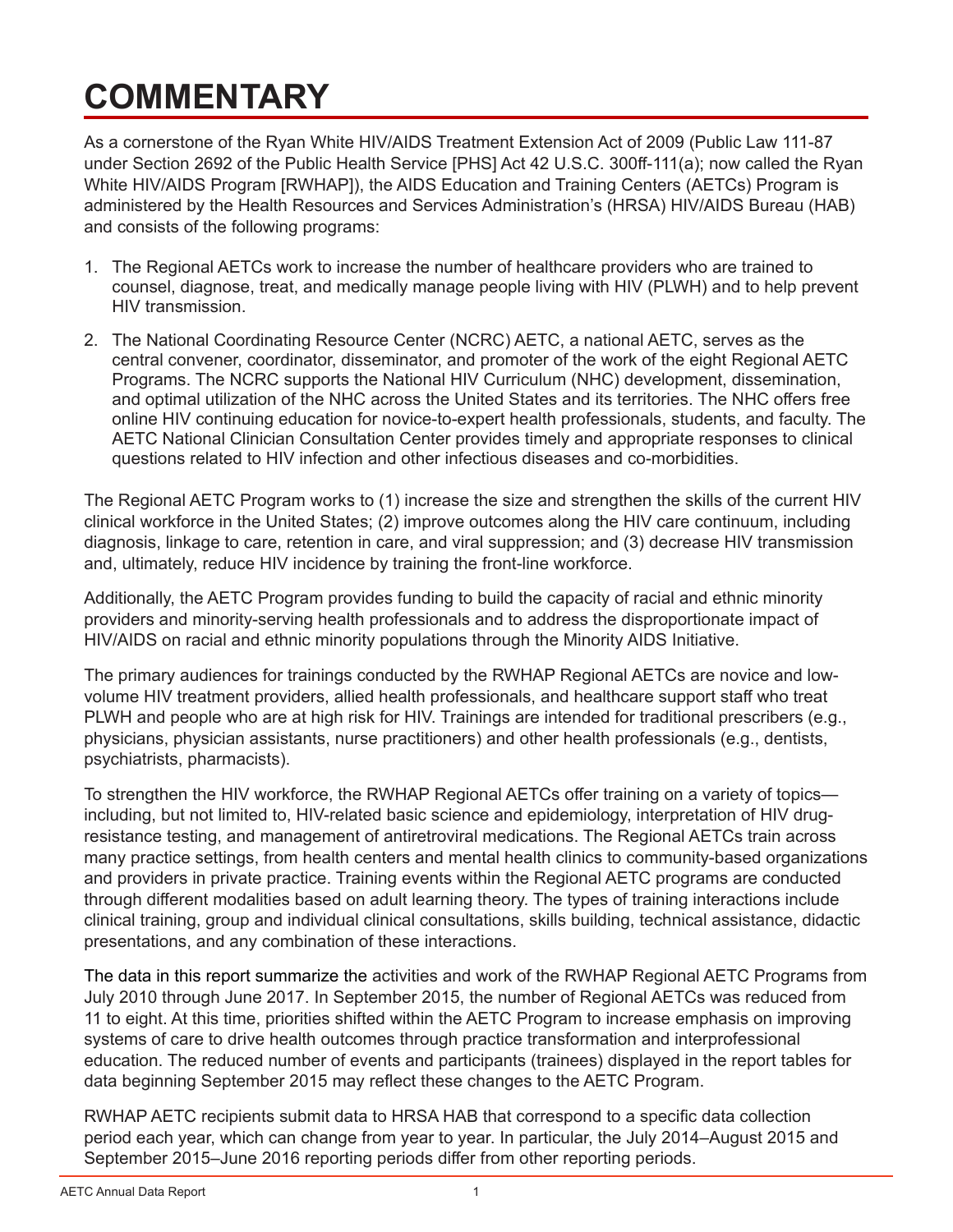During the July 2016–June 2017 reporting year, data collection systems changed; therefore, trainee data are not available for that reporting year. See Technical Notes for additional information.

## **Highlights of Analyses**

Unless otherwise specified, the highlights presented are the **averages** across the 5-year period from 2011 through 2016. Readers are encouraged to review all table titles and footnotes carefully to ensure a complete understanding of the displayed data.

### **Training Events**

From July 2011 through August 2015, AETCs conducted a total of 58,210 training events with 14,500 training events per year, reaching nearly 83,000 unique trainees each year (range: 79,176–85,471). From September 2015 through June 2017, AETCs conducted a total of 17,166 training events with 8,500 training events per year, and from September 2015 through June 2016, AETC events reached 50,600 trainees. As noted previously, trainee data are not available for July 2016 through June 2017 due to changes in reporting (**Table 1**).

### **Training Event Topics and Modalities**

#### **Most Frequent Training Event Topics**

The most frequently presented topics in AETC training events from July 2011 through June 2016 were antiretroviral treatment (presented in 52% of training events during those years) and medication adherence (39% of events) (**Table 2**). Other frequently presented topics included co-morbidities (33%), clinical manifestations of HIV disease (30%), and routine HIV laboratory tests (30%). These training topics are not mutually exclusive; AETC training events typically include more than one topic. Because of modifications made to the data collection Participant Information Forms (PIFs) and Event Record (ER) tool during the July 2016–June 2017 reporting period, the proportions in the training frequencies during that period shifted.

#### **Target Populations**

Training topics from July 2011 through June 2016 focused on many key populations of PLWH, including racial and ethnic minorities (29%); women (23%); and gay, lesbian, bisexual, and transgender populations (22%) (**Table 2**).

#### **Training Modalities**

The training modalities or technologies used most frequently from July 2011 through June 2016 were chart and/or case reviews (41%), followed by lectures/workshops (37%) and telephone/conference calls (21%) (**Table 2**).

#### **AETC Trainees**

To improve the quality of healthcare provided by the HIV healthcare workforce and increase access to high-quality HIV care for vulnerable and underserved populations, AETCs concentrate on reaching professionals who have direct patient care responsibilities for PLWH, especially those who serve racial and ethnic minority patients and those working at RWHAP- and HRSA-supported clinical health centers.

The majority of AETC trainees during the period July 2011 through June 2016 self-identified as White (55%), followed by 20% as Black and 14% as Hispanic/Latino. Nearly three-quarters of AETC trainees were female, while 26% of trainees were male and less than 1% of trainees were transgender (**Table 3**).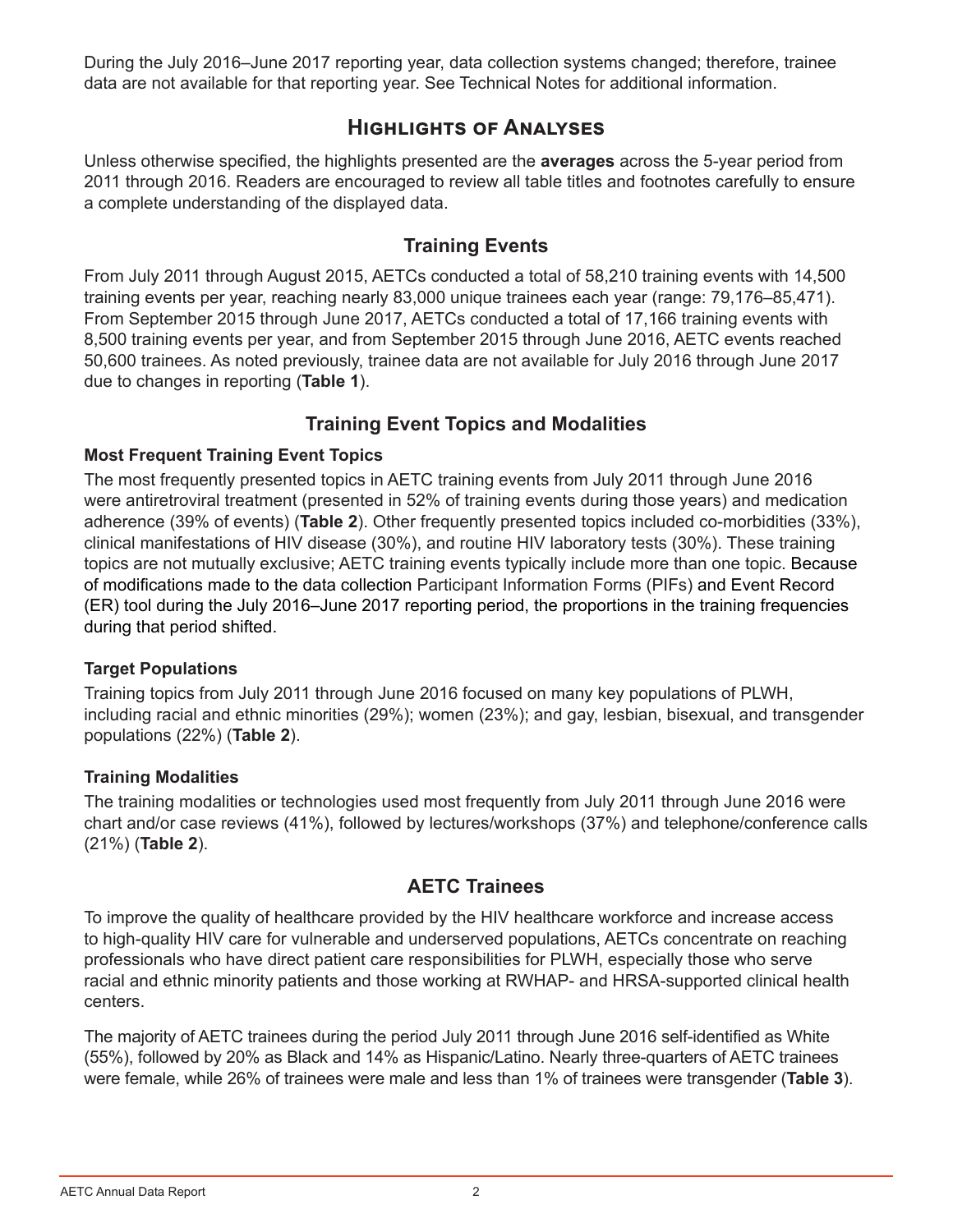Nurses and advanced practice nurses accounted for 30% of AETC trainees from July 2011 through June 2016, while physicians accounted for 16% of AETC trainees. Other non-clinical professionals accounted for 11% of AETC trainees. Dietitians and nutritionists, health educators, mental or behavioral health professionals, social workers, substance abuse professionals, community health workers, clergy or faith-based professionals, and other public health professionals accounted for 26% of all AETC trainees. Trainees reported their primary functional roles within their organization. The most commonly reported roles were care provider/clinician (39%) and case manager (12%) (**Table 3**).

In 2016, across all racial/ethnic groups except Asians, nurses accounted for the highest percentage of trainees; among Asians, the highest percentage of trainees were physicians (40%) (**Table 4**). In 2016, the highest percentages of profession by gender were as follow: Among males, 29% were physicians; among females, 27% were nurses; and among transgender individuals, 22% were other non-clinical professionals (**Table 5**).

## **Service Delivery of AETC Trainees**

Regional AETC programs train and support clinicians and health care professionals who provide direct care and services to patients. During the period July 2011 through June 2016, the majority of trainees (77%) provided direct clinical services, and patient populations were mostly composed of more than 50% racial/ethnic minorities (**Table 6**).

### **Service Delivery to People Living with HIV**

From July 2011 through June 2016, 72% of AETC trainees provided direct services to PLWH. Most AETC trainees (42%) treated one to nine PLWH in the month prior to their training event; 15% treated 10–19 PLWH, 19% treated 20–49 PLWH, and 20% treated 50 or more PLWH (**Table 7**).

Approximately half of AETC trainees from July 2011 through June 2016 served PLWH patient populations composed of at least 50% racial/ethnic minorities. For two-thirds of trainees (67%), less than 25% of their PLWH patients had hepatitis C coinfection. Ninety-five percent of PLWH served by the AETC trainees were on antiretroviral therapy. For more than half of trainees (53%), less than 25% of their patients were women (**Table 7**).

In 2016, the number of years clinicians had provided direct care to PLWH varied slightly by race/ ethnicity of trainees. Asian trainees had the fewest number of years of experience directly treating PLWH, with 24% having less than a year of prior experience. White trainees reported the most prior experience treating PLWH, with 21% reporting more than 20 years of direct service provision to this population (**Table 8**).

## **Employment Setting of Trainees**

From July 2011 through June 2016, the primary employment setting for most of the RWHAP AETC trainees was in a suburban/urban area (78%). Overall, approximately half of AETC trainees worked in an RWHAP-funded employment setting (**Table 9**).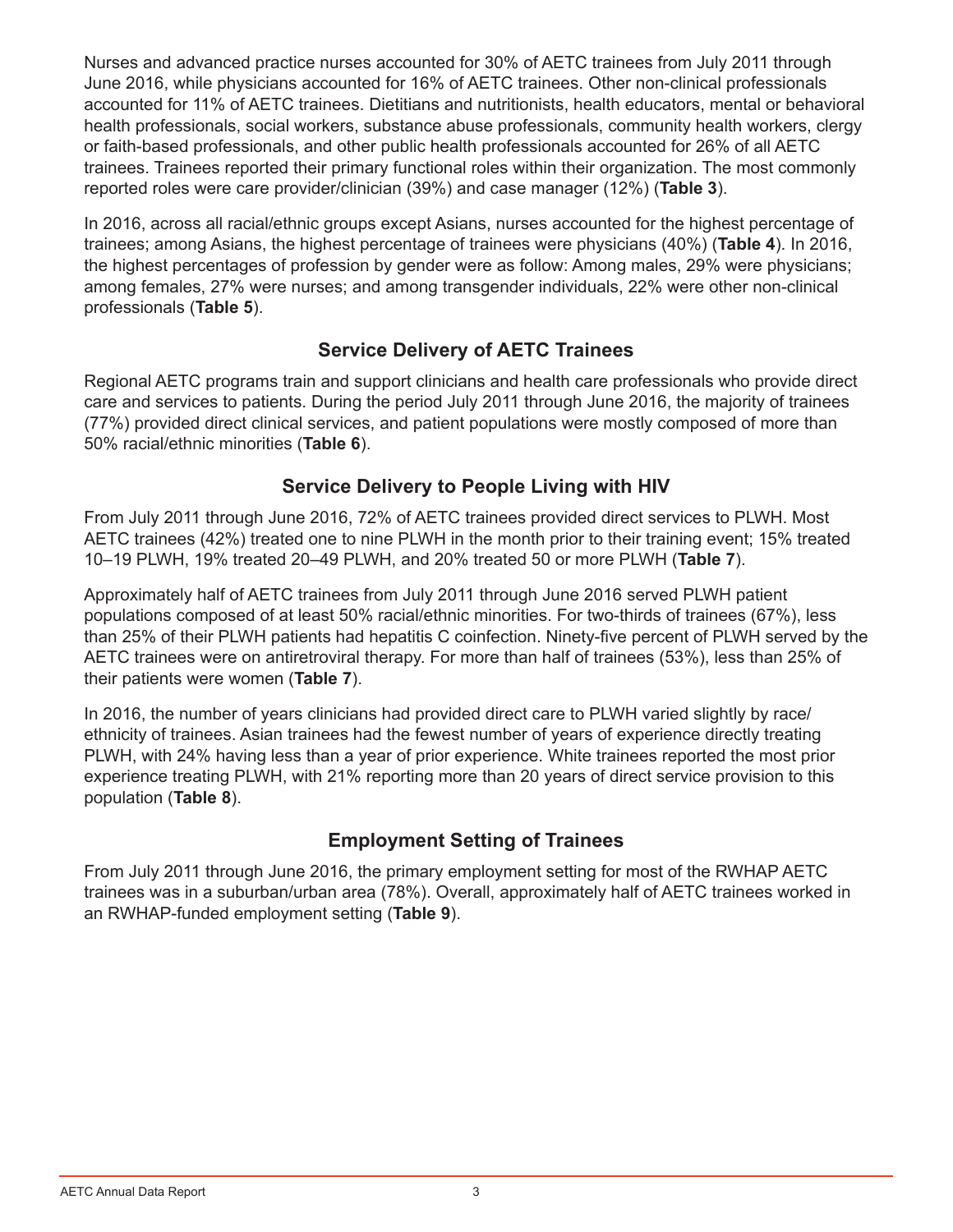## <span id="page-6-0"></span>**TECHNICAL NOTES**

Each year, AETC grant recipients report data to HRSA HAB about the training events sponsored and the trainees who participated in those events in the United States, Guam, Puerto Rico, and the U.S. Virgin Islands.

Information collected on training events includes the topics covered, names of collaborating organizations, types of funds used from special initiatives, type and length of sessions, training modalities or technologies used, the total number of trainees in attendance, and the total number of Participant Information Forms (PIFs) collected from participating trainees.

Information collected on trainees includes demographic information (e.g., profession, functional role, race/ethnicity, and gender). In addition, information on trainees' employment settings is collected (e.g., if the setting is in a rural or suburban/urban area, if the setting is a faith-based organization, if the setting receives RWHAP funding, and the ZIP code of the setting). Patient care information also is collected from trainees (e.g., if they provide services directly to PLWH; how many years of experience they have providing such services; the average number of PLWH they see per month; and estimates of the percentage of the clients to whom they provide services that are racial/ethnic minorities, are co-infected with hepatitis C, are receiving antiretroviral therapy, or are women).

Data are submitted to HRSA HAB each year and contain information on all activities that occurred during a specific time frame. During the July 2016–June 2017 data collection period, HRSA HAB implemented new PIF and ER data forms. The switch between tools resulted in the concurrent use of both forms during the transition period, as well as inconsistencies in trainee data collection. Therefore, reliable trainee information for that reporting period is not available.

Following the end of every data collection period, HAB cleaned the data to ensure data validity. RWHAP AETC trainees then were linked across all the events in which they participated. In cases where information was not collected from a trainee (i.e., resulting in missing data), HRSA HAB applied a weighted imputation technique to accurately estimate the true number of trainees. All tables in this report that present counts of trainees include these imputed counts. After all data processing was complete, the final data were used in reporting and analysis.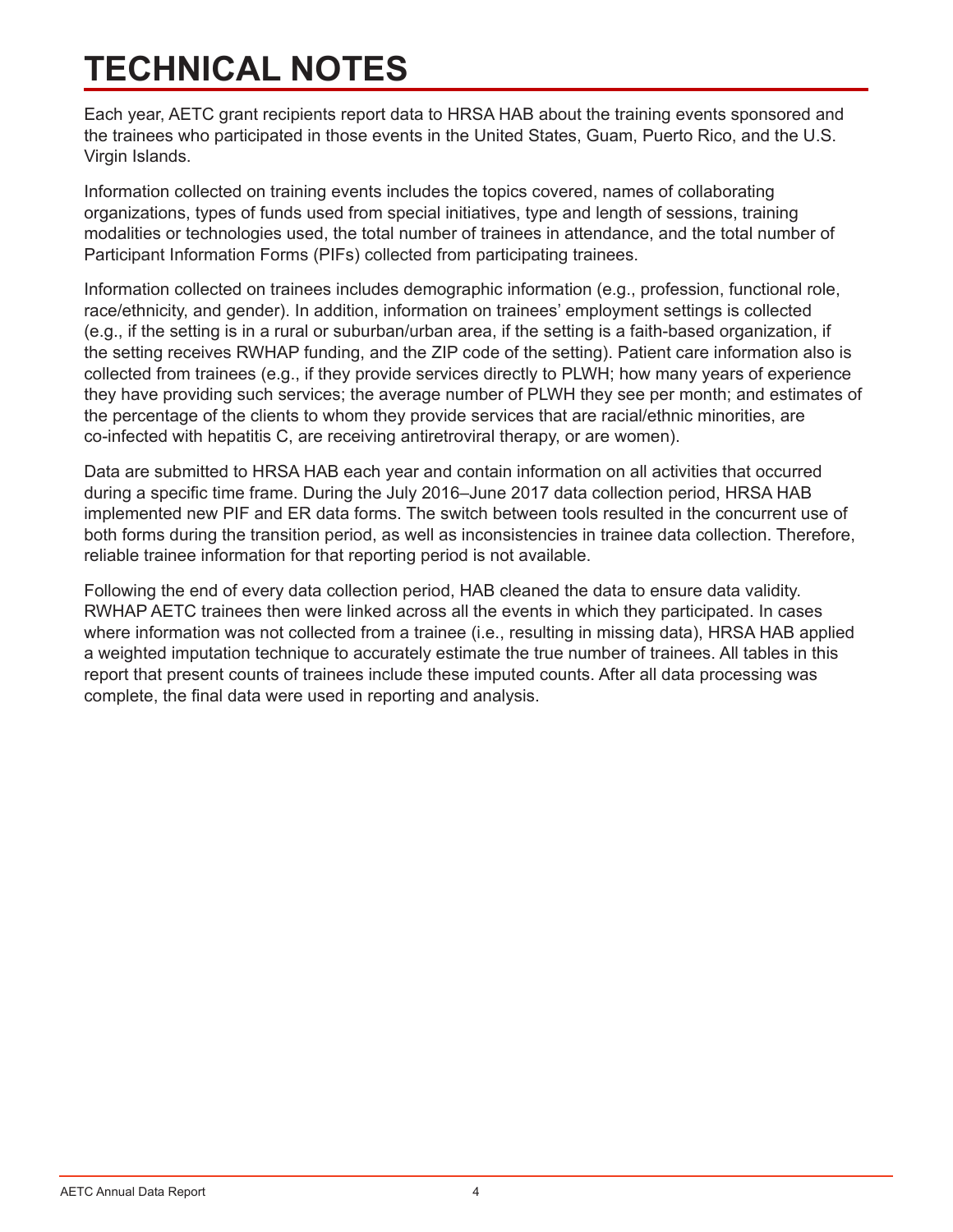<span id="page-7-0"></span>**Table 1. RWHAP AIDS Education and Training Centers (AETC) training events and trainees by year, 2011–2017—United States and 3 territories**

| Year                                  | <b>Events</b> | <b>Trainees</b> |
|---------------------------------------|---------------|-----------------|
| July 2011-June 2012                   | 14.390        | 84.575          |
| July 2012-June 2013                   | 14.702        | 85.471          |
| July 2013-June 2014                   | 14.809        | 81.736          |
| July 2014-August 2015                 | 14.309        | 79.176          |
| September 2015-June 2016 <sup>a</sup> | 7.274         | 50.645          |
| July 2016-June 2017 <sup>b</sup>      | 9.892         |                 |

a Please see technical notes regarding changes in reporting beginning September 2015.

<sup>b</sup> *Note:* Participant data unavailable for July 2016–June 2017 reporting year.

**Table 2. RWHAP AIDS Education and Training Centers (AETC) training events by year and training topic, other support, collaborating organization, and training modality, 2011–2017—United States and 3 territories**

|                                                                      |       | July 2011-June 2012          |       | July 2012-June 2013          |       | July 2013-June 2014          | <b>July 2014-August 2015</b> |                              | September 2015-June 2016 |                              | July 2016-June 2017 |                              |
|----------------------------------------------------------------------|-------|------------------------------|-------|------------------------------|-------|------------------------------|------------------------------|------------------------------|--------------------------|------------------------------|---------------------|------------------------------|
|                                                                      | No.   | $%$ of<br>training<br>events | No.   | $%$ of<br>training<br>events | No.   | $%$ of<br>training<br>events | No.                          | $%$ of<br>training<br>events | No.                      | $%$ of<br>training<br>events | No.                 | $%$ of<br>training<br>events |
| <b>Training topic</b>                                                |       |                              |       |                              |       |                              |                              |                              |                          |                              |                     |                              |
| Most frequently presented training topics                            |       |                              |       |                              |       |                              |                              |                              |                          |                              |                     |                              |
| Antiretroviral treatment                                             | 7,238 | 50.5                         | 8,231 | 56.2                         | 7,523 | 51.1                         | 7,265                        | 51.0                         | 3,577                    | 49.3                         | 3,226               | 35.3                         |
| Basic science/epidemiology                                           | 3,305 | 23.1                         | 3,612 | 24.7                         | 3.483 | 23.6                         | 3,289                        | 23.1                         | 1,905                    | 26.3                         | 2,493               | 27.3                         |
| Clinical manifestations of HIV disease                               | 4,882 | 34.1                         | 5,134 | 35.0                         | 4,135 | 28.1                         | 3,980                        | 27.9                         | 1,845                    | 25.4                         | 2,132               | 23.3                         |
| Co-morbidities                                                       | 4,744 | 33.1                         | 5,279 | 36.0                         | 4,840 | 32.9                         | 4,516                        | 31.7                         | 2,279                    | 31.4                         | 2,894               | 31.7                         |
| Hepatitis A, B, C                                                    | 3,467 | 24.2                         | 4,113 | 28.1                         | 3,884 | 26.4                         | 3,278                        | 23.0                         | 1,553                    | 21.4                         | 2,076               | 22.7                         |
| HIV routine lab test                                                 | 4,492 | 31.4                         | 5,065 | 34.6                         | 4,237 | 28.8                         | 4,137                        | 29.0                         | 1,935                    | 26.7                         | 2,215               | 24.2                         |
| Medication adherence                                                 | 5,345 | 37.3                         | 6,266 | 42.8                         | 5,724 | 38.9                         | 5,344                        | 37.5                         | 2,596                    | 35.8                         | 697                 | 7.6                          |
| Non-ART treatment <sup>a</sup>                                       | 3,247 | 22.7                         | 3,992 | 27.2                         | 3,222 | 21.9                         | 2,858                        | 20.1                         | 1,322                    | 18.2                         | 338                 | 3.7                          |
| Nutrition                                                            | 1,788 | 12.5                         | 2,319 | 15.8                         | 1,531 | 10.4                         | 1,076                        | 7.6                          | 394                      | 5.4                          | 417                 | 4.6                          |
| Opportunistic infections                                             | 3,856 | 26.9                         | 4,559 | 31.1                         | 3,853 | 26.2                         | 3,395                        | 23.8                         | 1,545                    | 21.3                         | 1,493               | 16.3                         |
| Oral health                                                          | 1.436 | 10.0                         | 1,834 | 12.5                         | 1,357 | 9.2                          | 1,078                        | 7.6                          | 380                      | 5.2                          | 485                 | 5.3                          |
| Pediatric HIV management/perinatal transmission                      | 1,365 | 9.5                          | 1,421 | 9.7                          | 1,382 | 9.4                          | 1,166                        | 8.2                          | 623                      | 8.6                          | 763                 | 8.3                          |
| Pre/post-exposure prophylaxis (occupational and<br>non-occupational) | 1,888 | 13.2                         | 2,124 | 14.5                         | 2,279 | 15.5                         | 2,754                        | 19.3                         | 1,881                    | 25.9                         | 3,032               | 33.2                         |
| Reproductive health                                                  | 1,888 | 13.2                         | 2,501 | 17.1                         | 1,998 | 13.6                         | 1,574                        | 11.1                         | 699                      | 9.6                          | 675                 | 7.4                          |
| Resistance/genotype-phenotype interpretation <sup>a</sup>            | 3,026 | 21.1                         | 3,653 | 24.9                         | 3,256 | 22.1                         | 2,922                        | 20.5                         | 1,403                    | 19.4                         | 406                 | 4.4                          |
| Routine primary care screenings <sup>a</sup>                         | 4,047 | 28.3                         | 4,423 | 30.2                         | 3,877 | 26.3                         | 3,588                        | 25.2                         | 1,703                    | 23.5                         | 494                 | 5.4                          |
| Health care organization and delivery issues                         |       |                              |       |                              |       |                              |                              |                              |                          |                              |                     |                              |
| Agency needs assessment                                              | 1,062 | 7.4                          | 1,337 | 9.1                          | 1,652 | 11.2                         | 1,187                        | 8.3                          | 731                      | 10.1                         | 750                 | 8.2                          |
| <b>Community linkages</b>                                            | 2,828 | 19.7                         | 3,363 | 23.0                         | 3,122 | 21.2                         | 2,766                        | 19.4                         | 1,719                    | 23.7                         | 2,383               | 26.1                         |
| Cultural competence                                                  | 1.769 | 12.4                         | 1,988 | 13.6                         | 1,959 | 13.3                         | 2,135                        | 15.0                         | 1,195                    | 16.5                         | 2,108               | 23.1                         |
| Education development/delivery <sup>a</sup>                          | 2,353 | 16.4                         | 2.702 | 18.4                         | 2,406 | 16.3                         | 1,923                        | 13.5                         | 1,254                    | 17.3                         | 465                 | 5.1                          |
| Grant issues <sup>a</sup>                                            | 629   | 4.4                          | 505   | 3.4                          | 542   | 3.7                          | 464                          | 3.3                          | 321                      | 4.4                          | 101                 | 1.1                          |
| Health literacy                                                      | 886   | 6.2                          | 1,163 | 7.9                          | 1,220 | 8.3                          | 1,064                        | 7.5                          | 602                      | 8.3                          | 1,205               | 13.2                         |
| Health organization and finances <sup>a</sup>                        | 412   | 2.9                          | 407   | 2.8                          | 631   | 4.3                          | 423                          | 3.0                          | 365                      | 5.0                          | 141                 | 1.5                          |
| Healthcare development/clinical service coordination <sup>a</sup>    | 1.908 | 13.3                         | 2,164 | 14.8                         | 2.151 | 14.6                         | 1,971                        | 13.8                         | 1,281                    | 17.7                         | 462                 | 5.1                          |
| HIPAA/confidentiality                                                | 1.249 | 8.7                          | 1,447 | 9.9                          | 1,349 | 9.2                          | 1,050                        | 7.4                          | 624                      | 8.6                          | 892                 | 9.8                          |
| <b>Quality improvement</b>                                           | 2,377 | 16.6                         | 2,925 | 20.0                         | 2,394 | 16.3                         | 2,290                        | 16.1                         | 1,139                    | 15.7                         | 1,710               | 18.7                         |
| Resource allocation                                                  | 1,115 | 7.8                          | 1,297 | 8.9                          | 1,232 | 8.4                          | 932                          | 6.5                          | 617                      | 8.5                          | 678                 | 7.4                          |
| <b>Risk assessment</b>                                               | 3,336 | 23.3                         | 3,419 | 23.3                         | 3,489 | 23.7                         | 3,438                        | 24.1                         | 1,947                    | 26.9                         | 2,349               | 25.7                         |
| Risk reduction/harm reduction                                        | 4,028 | 28.1                         | 4,489 | 30.6                         | 4,019 | 27.3                         | 3,795                        | 26.6                         | 2,054                    | 28.3                         | 1.729               | 18.9                         |
| Routine HIV testing                                                  | 3,957 | 27.6                         | 3,969 | 27.1                         | 3,843 | 26.1                         | 3,383                        | 23.8                         | 1,849                    | 25.5                         | 1,633               | 17.9                         |
| Technology                                                           | 680   | 4.7                          | 608   | 4.2                          | 795   | 5.4                          | 689                          | 4.8                          | 452                      | 6.2                          | 656                 | 7.2                          |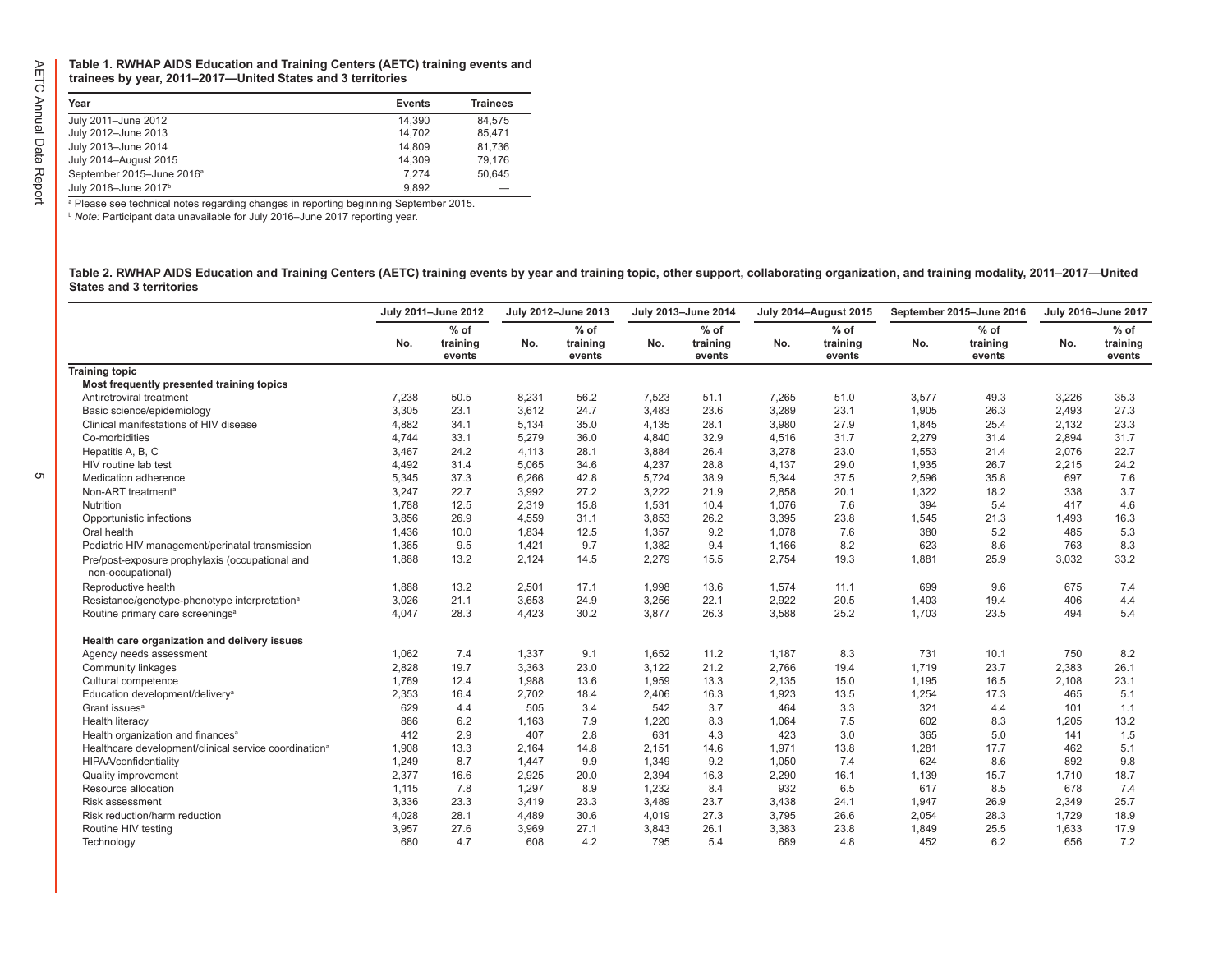**Table 2. RWHAP AIDS Education and Training Centers (AETC) training events by year and training topic, other support, collaborating organization, and training modality, 2011–2017—United States and 3 territories** *(cont.)*

| $%$ of<br>$%$ of<br>$%$ of<br>$%$ of<br>$%$ of<br>$%$ of<br>No.<br>training<br>training<br>training<br>No.<br>training<br>No.<br>training<br>No.<br>No.<br>training<br>No.<br>events<br>events<br>events<br>events<br>events<br>events<br><b>Psychosocial issues</b><br>3,073<br>21.5<br>3,399<br>23.2<br>3,328<br>22.6<br>20.5<br>1.480<br>Mental health<br>3,110<br>21.8<br>1,486<br>16.2<br>23.2<br>2,989<br>20.9<br>3,399<br>3,179<br>21.6<br>2,751<br>19.3<br>1,528<br>21.1<br>1,337<br>14.6<br>Substance abuse<br><b>Target populations</b><br>2,287<br>16.0<br>2,196<br>15.0<br>1,915<br>13.0<br>1,872<br>1,122<br>15.5<br>2,126<br>23.3<br>Adolescent (Ages 13-24 years)<br>13.1<br>7.4<br>1,215<br>8.3<br>895<br>648<br>4.6<br>353<br>4.9<br>4.6<br>Children (Birth-12 years)<br>1,064<br>6.1<br>416<br>22.4<br>2,600<br>17.7<br>2,794<br>2,954<br>20.7<br>25.7<br>2,507<br>Gay/lesbian/bisexual/transgender<br>3,214<br>19.0<br>1,865<br>27.4<br>12.6<br>1,695<br>1,594<br>1,051<br>14.5<br>13.6<br>Homeless/with unstable housing<br>1,801<br>11.6<br>10.8<br>1,617<br>11.4<br>1,244<br>1,333<br>9.3<br>1,359<br>9.3<br>1,268<br>8.9<br>809<br>11.2<br>796<br>Immigrant/border populations<br>1,246<br>8.5<br>8.7<br>1,897<br>13.2<br>1,952<br>13.3<br>1,805<br>12.3<br>1,523<br>10.7<br>683<br>9.4<br>727<br>8.0<br>Incarcerated individuals<br>2,776<br>19.4<br>2,421<br>16.5<br>2,354<br>16.0<br>2,308<br>16.2<br>1,330<br>18.3<br>1,934<br>21.2<br>People over 50 years of age<br>Racial/ethnic minorities<br>4,421<br>30.9<br>4,197<br>28.6<br>3,811<br>25.9<br>3,752<br>26.3<br>2,204<br>30.4<br>2,741<br>30.0<br>2,133<br>14.9<br>2,000<br>13.7<br>1,729<br>2,174<br>15.3<br>1,249<br>17.2<br>1,340<br>14.7<br>Rural populations<br>11.7<br>3,474<br>23.7<br>23.9<br>23.3<br>3,440<br>24.0<br>3,065<br>20.8<br>3,049<br>21.4<br>1,730<br>2,133<br>Women<br>298<br>2.1<br>237<br>402<br>2.7<br>2.9<br>210<br>2.9<br>337<br>3.7<br>1.6<br>415<br>Other populations<br>14,320<br>14,650<br>14,730<br>7,250<br><b>Number of events</b><br>14,241<br>9,141<br>$\overbrace{\phantom{123221111}}$<br>$\qquad \qquad -$<br>$\overline{\phantom{0}}$<br>$\overbrace{\phantom{123221111}}$<br>$\overline{\phantom{0}}$<br>Other support<br>Most frequent additional funding sources<br>American Indian/Alaska Native Inititative <sup>a</sup><br>1.8<br>288<br>2.0<br>217<br>137<br>107<br>1.5<br>260<br>1.5<br>1.0<br>11<br>0.2<br>9<br>Border Health Initiative <sup>a</sup><br>129<br>0.9<br>113<br>0.8<br>79<br>0.5<br>58<br>0.4<br>28<br>0.4<br>0.2<br>Minority AIDS Initiative (MAI)<br>4,745<br>33.2<br>4,939<br>33.7<br>4,964<br>33.6<br>4,646<br>32.6<br>2,043<br>29.0<br>2,652<br>59.3<br>9,278<br>9,394<br>None of the above <sup>a</sup><br>65.0<br>64.1<br>9,569<br>64.8<br>9,426<br>66.2<br>4,870<br>69.1<br>1,798<br>40.2<br>14,658<br><b>Number of events</b><br>14,280<br>14,772<br>14,247<br>7,048<br>4,470<br>$\overline{\phantom{0}}$<br>Other organizations helped with this event<br>8,319<br>59.1<br>7,712<br>56.3<br>8,656<br>59.7<br>8,986<br>63.5<br>4,111<br>58.2<br>1,549<br>32.7<br>None<br><b>Other AETCs</b><br>485<br>3.4<br>502<br>3.7<br>723<br>5.0<br>553<br>3.9<br>131<br>1.9<br>36<br>0.8<br>3<br>Delta<br>< 0.1<br>10<br>0.1<br>< 0.1<br>3<br>< 0.1<br>$\mathbf 0$<br>6<br>$\overline{4}$<br>< 0.1<br>0.0<br>Florida/Caribbean<br>8<br>0.1<br>36<br>0.3<br>0.3<br>34<br>0.2<br>5<br>0.1<br>0.1<br>41<br>4<br>Midwest<br>33<br>0.2<br>21<br>0.2<br>44<br>0.3<br>68<br>0.5<br>18<br>0.3<br>4<br>0.1<br>17<br>3<br>$\overline{2}$<br><b>Mountain Plains</b><br>20<br>0.1<br>0.1<br>20<br>0.1<br>17<br>0.1<br>< 0.1<br>< 0.1<br>50<br>48<br>0.4<br>90<br>17<br>17 |
|-------------------------------------------------------------------------------------------------------------------------------------------------------------------------------------------------------------------------------------------------------------------------------------------------------------------------------------------------------------------------------------------------------------------------------------------------------------------------------------------------------------------------------------------------------------------------------------------------------------------------------------------------------------------------------------------------------------------------------------------------------------------------------------------------------------------------------------------------------------------------------------------------------------------------------------------------------------------------------------------------------------------------------------------------------------------------------------------------------------------------------------------------------------------------------------------------------------------------------------------------------------------------------------------------------------------------------------------------------------------------------------------------------------------------------------------------------------------------------------------------------------------------------------------------------------------------------------------------------------------------------------------------------------------------------------------------------------------------------------------------------------------------------------------------------------------------------------------------------------------------------------------------------------------------------------------------------------------------------------------------------------------------------------------------------------------------------------------------------------------------------------------------------------------------------------------------------------------------------------------------------------------------------------------------------------------------------------------------------------------------------------------------------------------------------------------------------------------------------------------------------------------------------------------------------------------------------------------------------------------------------------------------------------------------------------------------------------------------------------------------------------------------------------------------------------------------------------------------------------------------------------------------------------------------------------------------------------------------------------------------------------------------------------------------------------------------------------------------------------------------------------------------------------------------------------------------------------------------------------------------------------------------------------------------------------------------------------------------------------------------------------------------------------------------------------------------------------------------------------------------------------------------------------------------------------------------------------------------------------------------------------------------------------------------------------------------------------|
|                                                                                                                                                                                                                                                                                                                                                                                                                                                                                                                                                                                                                                                                                                                                                                                                                                                                                                                                                                                                                                                                                                                                                                                                                                                                                                                                                                                                                                                                                                                                                                                                                                                                                                                                                                                                                                                                                                                                                                                                                                                                                                                                                                                                                                                                                                                                                                                                                                                                                                                                                                                                                                                                                                                                                                                                                                                                                                                                                                                                                                                                                                                                                                                                                                                                                                                                                                                                                                                                                                                                                                                                                                                                                                             |
|                                                                                                                                                                                                                                                                                                                                                                                                                                                                                                                                                                                                                                                                                                                                                                                                                                                                                                                                                                                                                                                                                                                                                                                                                                                                                                                                                                                                                                                                                                                                                                                                                                                                                                                                                                                                                                                                                                                                                                                                                                                                                                                                                                                                                                                                                                                                                                                                                                                                                                                                                                                                                                                                                                                                                                                                                                                                                                                                                                                                                                                                                                                                                                                                                                                                                                                                                                                                                                                                                                                                                                                                                                                                                                             |
|                                                                                                                                                                                                                                                                                                                                                                                                                                                                                                                                                                                                                                                                                                                                                                                                                                                                                                                                                                                                                                                                                                                                                                                                                                                                                                                                                                                                                                                                                                                                                                                                                                                                                                                                                                                                                                                                                                                                                                                                                                                                                                                                                                                                                                                                                                                                                                                                                                                                                                                                                                                                                                                                                                                                                                                                                                                                                                                                                                                                                                                                                                                                                                                                                                                                                                                                                                                                                                                                                                                                                                                                                                                                                                             |
|                                                                                                                                                                                                                                                                                                                                                                                                                                                                                                                                                                                                                                                                                                                                                                                                                                                                                                                                                                                                                                                                                                                                                                                                                                                                                                                                                                                                                                                                                                                                                                                                                                                                                                                                                                                                                                                                                                                                                                                                                                                                                                                                                                                                                                                                                                                                                                                                                                                                                                                                                                                                                                                                                                                                                                                                                                                                                                                                                                                                                                                                                                                                                                                                                                                                                                                                                                                                                                                                                                                                                                                                                                                                                                             |
|                                                                                                                                                                                                                                                                                                                                                                                                                                                                                                                                                                                                                                                                                                                                                                                                                                                                                                                                                                                                                                                                                                                                                                                                                                                                                                                                                                                                                                                                                                                                                                                                                                                                                                                                                                                                                                                                                                                                                                                                                                                                                                                                                                                                                                                                                                                                                                                                                                                                                                                                                                                                                                                                                                                                                                                                                                                                                                                                                                                                                                                                                                                                                                                                                                                                                                                                                                                                                                                                                                                                                                                                                                                                                                             |
|                                                                                                                                                                                                                                                                                                                                                                                                                                                                                                                                                                                                                                                                                                                                                                                                                                                                                                                                                                                                                                                                                                                                                                                                                                                                                                                                                                                                                                                                                                                                                                                                                                                                                                                                                                                                                                                                                                                                                                                                                                                                                                                                                                                                                                                                                                                                                                                                                                                                                                                                                                                                                                                                                                                                                                                                                                                                                                                                                                                                                                                                                                                                                                                                                                                                                                                                                                                                                                                                                                                                                                                                                                                                                                             |
|                                                                                                                                                                                                                                                                                                                                                                                                                                                                                                                                                                                                                                                                                                                                                                                                                                                                                                                                                                                                                                                                                                                                                                                                                                                                                                                                                                                                                                                                                                                                                                                                                                                                                                                                                                                                                                                                                                                                                                                                                                                                                                                                                                                                                                                                                                                                                                                                                                                                                                                                                                                                                                                                                                                                                                                                                                                                                                                                                                                                                                                                                                                                                                                                                                                                                                                                                                                                                                                                                                                                                                                                                                                                                                             |
|                                                                                                                                                                                                                                                                                                                                                                                                                                                                                                                                                                                                                                                                                                                                                                                                                                                                                                                                                                                                                                                                                                                                                                                                                                                                                                                                                                                                                                                                                                                                                                                                                                                                                                                                                                                                                                                                                                                                                                                                                                                                                                                                                                                                                                                                                                                                                                                                                                                                                                                                                                                                                                                                                                                                                                                                                                                                                                                                                                                                                                                                                                                                                                                                                                                                                                                                                                                                                                                                                                                                                                                                                                                                                                             |
|                                                                                                                                                                                                                                                                                                                                                                                                                                                                                                                                                                                                                                                                                                                                                                                                                                                                                                                                                                                                                                                                                                                                                                                                                                                                                                                                                                                                                                                                                                                                                                                                                                                                                                                                                                                                                                                                                                                                                                                                                                                                                                                                                                                                                                                                                                                                                                                                                                                                                                                                                                                                                                                                                                                                                                                                                                                                                                                                                                                                                                                                                                                                                                                                                                                                                                                                                                                                                                                                                                                                                                                                                                                                                                             |
|                                                                                                                                                                                                                                                                                                                                                                                                                                                                                                                                                                                                                                                                                                                                                                                                                                                                                                                                                                                                                                                                                                                                                                                                                                                                                                                                                                                                                                                                                                                                                                                                                                                                                                                                                                                                                                                                                                                                                                                                                                                                                                                                                                                                                                                                                                                                                                                                                                                                                                                                                                                                                                                                                                                                                                                                                                                                                                                                                                                                                                                                                                                                                                                                                                                                                                                                                                                                                                                                                                                                                                                                                                                                                                             |
|                                                                                                                                                                                                                                                                                                                                                                                                                                                                                                                                                                                                                                                                                                                                                                                                                                                                                                                                                                                                                                                                                                                                                                                                                                                                                                                                                                                                                                                                                                                                                                                                                                                                                                                                                                                                                                                                                                                                                                                                                                                                                                                                                                                                                                                                                                                                                                                                                                                                                                                                                                                                                                                                                                                                                                                                                                                                                                                                                                                                                                                                                                                                                                                                                                                                                                                                                                                                                                                                                                                                                                                                                                                                                                             |
|                                                                                                                                                                                                                                                                                                                                                                                                                                                                                                                                                                                                                                                                                                                                                                                                                                                                                                                                                                                                                                                                                                                                                                                                                                                                                                                                                                                                                                                                                                                                                                                                                                                                                                                                                                                                                                                                                                                                                                                                                                                                                                                                                                                                                                                                                                                                                                                                                                                                                                                                                                                                                                                                                                                                                                                                                                                                                                                                                                                                                                                                                                                                                                                                                                                                                                                                                                                                                                                                                                                                                                                                                                                                                                             |
|                                                                                                                                                                                                                                                                                                                                                                                                                                                                                                                                                                                                                                                                                                                                                                                                                                                                                                                                                                                                                                                                                                                                                                                                                                                                                                                                                                                                                                                                                                                                                                                                                                                                                                                                                                                                                                                                                                                                                                                                                                                                                                                                                                                                                                                                                                                                                                                                                                                                                                                                                                                                                                                                                                                                                                                                                                                                                                                                                                                                                                                                                                                                                                                                                                                                                                                                                                                                                                                                                                                                                                                                                                                                                                             |
|                                                                                                                                                                                                                                                                                                                                                                                                                                                                                                                                                                                                                                                                                                                                                                                                                                                                                                                                                                                                                                                                                                                                                                                                                                                                                                                                                                                                                                                                                                                                                                                                                                                                                                                                                                                                                                                                                                                                                                                                                                                                                                                                                                                                                                                                                                                                                                                                                                                                                                                                                                                                                                                                                                                                                                                                                                                                                                                                                                                                                                                                                                                                                                                                                                                                                                                                                                                                                                                                                                                                                                                                                                                                                                             |
|                                                                                                                                                                                                                                                                                                                                                                                                                                                                                                                                                                                                                                                                                                                                                                                                                                                                                                                                                                                                                                                                                                                                                                                                                                                                                                                                                                                                                                                                                                                                                                                                                                                                                                                                                                                                                                                                                                                                                                                                                                                                                                                                                                                                                                                                                                                                                                                                                                                                                                                                                                                                                                                                                                                                                                                                                                                                                                                                                                                                                                                                                                                                                                                                                                                                                                                                                                                                                                                                                                                                                                                                                                                                                                             |
|                                                                                                                                                                                                                                                                                                                                                                                                                                                                                                                                                                                                                                                                                                                                                                                                                                                                                                                                                                                                                                                                                                                                                                                                                                                                                                                                                                                                                                                                                                                                                                                                                                                                                                                                                                                                                                                                                                                                                                                                                                                                                                                                                                                                                                                                                                                                                                                                                                                                                                                                                                                                                                                                                                                                                                                                                                                                                                                                                                                                                                                                                                                                                                                                                                                                                                                                                                                                                                                                                                                                                                                                                                                                                                             |
|                                                                                                                                                                                                                                                                                                                                                                                                                                                                                                                                                                                                                                                                                                                                                                                                                                                                                                                                                                                                                                                                                                                                                                                                                                                                                                                                                                                                                                                                                                                                                                                                                                                                                                                                                                                                                                                                                                                                                                                                                                                                                                                                                                                                                                                                                                                                                                                                                                                                                                                                                                                                                                                                                                                                                                                                                                                                                                                                                                                                                                                                                                                                                                                                                                                                                                                                                                                                                                                                                                                                                                                                                                                                                                             |
|                                                                                                                                                                                                                                                                                                                                                                                                                                                                                                                                                                                                                                                                                                                                                                                                                                                                                                                                                                                                                                                                                                                                                                                                                                                                                                                                                                                                                                                                                                                                                                                                                                                                                                                                                                                                                                                                                                                                                                                                                                                                                                                                                                                                                                                                                                                                                                                                                                                                                                                                                                                                                                                                                                                                                                                                                                                                                                                                                                                                                                                                                                                                                                                                                                                                                                                                                                                                                                                                                                                                                                                                                                                                                                             |
|                                                                                                                                                                                                                                                                                                                                                                                                                                                                                                                                                                                                                                                                                                                                                                                                                                                                                                                                                                                                                                                                                                                                                                                                                                                                                                                                                                                                                                                                                                                                                                                                                                                                                                                                                                                                                                                                                                                                                                                                                                                                                                                                                                                                                                                                                                                                                                                                                                                                                                                                                                                                                                                                                                                                                                                                                                                                                                                                                                                                                                                                                                                                                                                                                                                                                                                                                                                                                                                                                                                                                                                                                                                                                                             |
|                                                                                                                                                                                                                                                                                                                                                                                                                                                                                                                                                                                                                                                                                                                                                                                                                                                                                                                                                                                                                                                                                                                                                                                                                                                                                                                                                                                                                                                                                                                                                                                                                                                                                                                                                                                                                                                                                                                                                                                                                                                                                                                                                                                                                                                                                                                                                                                                                                                                                                                                                                                                                                                                                                                                                                                                                                                                                                                                                                                                                                                                                                                                                                                                                                                                                                                                                                                                                                                                                                                                                                                                                                                                                                             |
|                                                                                                                                                                                                                                                                                                                                                                                                                                                                                                                                                                                                                                                                                                                                                                                                                                                                                                                                                                                                                                                                                                                                                                                                                                                                                                                                                                                                                                                                                                                                                                                                                                                                                                                                                                                                                                                                                                                                                                                                                                                                                                                                                                                                                                                                                                                                                                                                                                                                                                                                                                                                                                                                                                                                                                                                                                                                                                                                                                                                                                                                                                                                                                                                                                                                                                                                                                                                                                                                                                                                                                                                                                                                                                             |
|                                                                                                                                                                                                                                                                                                                                                                                                                                                                                                                                                                                                                                                                                                                                                                                                                                                                                                                                                                                                                                                                                                                                                                                                                                                                                                                                                                                                                                                                                                                                                                                                                                                                                                                                                                                                                                                                                                                                                                                                                                                                                                                                                                                                                                                                                                                                                                                                                                                                                                                                                                                                                                                                                                                                                                                                                                                                                                                                                                                                                                                                                                                                                                                                                                                                                                                                                                                                                                                                                                                                                                                                                                                                                                             |
|                                                                                                                                                                                                                                                                                                                                                                                                                                                                                                                                                                                                                                                                                                                                                                                                                                                                                                                                                                                                                                                                                                                                                                                                                                                                                                                                                                                                                                                                                                                                                                                                                                                                                                                                                                                                                                                                                                                                                                                                                                                                                                                                                                                                                                                                                                                                                                                                                                                                                                                                                                                                                                                                                                                                                                                                                                                                                                                                                                                                                                                                                                                                                                                                                                                                                                                                                                                                                                                                                                                                                                                                                                                                                                             |
|                                                                                                                                                                                                                                                                                                                                                                                                                                                                                                                                                                                                                                                                                                                                                                                                                                                                                                                                                                                                                                                                                                                                                                                                                                                                                                                                                                                                                                                                                                                                                                                                                                                                                                                                                                                                                                                                                                                                                                                                                                                                                                                                                                                                                                                                                                                                                                                                                                                                                                                                                                                                                                                                                                                                                                                                                                                                                                                                                                                                                                                                                                                                                                                                                                                                                                                                                                                                                                                                                                                                                                                                                                                                                                             |
|                                                                                                                                                                                                                                                                                                                                                                                                                                                                                                                                                                                                                                                                                                                                                                                                                                                                                                                                                                                                                                                                                                                                                                                                                                                                                                                                                                                                                                                                                                                                                                                                                                                                                                                                                                                                                                                                                                                                                                                                                                                                                                                                                                                                                                                                                                                                                                                                                                                                                                                                                                                                                                                                                                                                                                                                                                                                                                                                                                                                                                                                                                                                                                                                                                                                                                                                                                                                                                                                                                                                                                                                                                                                                                             |
|                                                                                                                                                                                                                                                                                                                                                                                                                                                                                                                                                                                                                                                                                                                                                                                                                                                                                                                                                                                                                                                                                                                                                                                                                                                                                                                                                                                                                                                                                                                                                                                                                                                                                                                                                                                                                                                                                                                                                                                                                                                                                                                                                                                                                                                                                                                                                                                                                                                                                                                                                                                                                                                                                                                                                                                                                                                                                                                                                                                                                                                                                                                                                                                                                                                                                                                                                                                                                                                                                                                                                                                                                                                                                                             |
|                                                                                                                                                                                                                                                                                                                                                                                                                                                                                                                                                                                                                                                                                                                                                                                                                                                                                                                                                                                                                                                                                                                                                                                                                                                                                                                                                                                                                                                                                                                                                                                                                                                                                                                                                                                                                                                                                                                                                                                                                                                                                                                                                                                                                                                                                                                                                                                                                                                                                                                                                                                                                                                                                                                                                                                                                                                                                                                                                                                                                                                                                                                                                                                                                                                                                                                                                                                                                                                                                                                                                                                                                                                                                                             |
|                                                                                                                                                                                                                                                                                                                                                                                                                                                                                                                                                                                                                                                                                                                                                                                                                                                                                                                                                                                                                                                                                                                                                                                                                                                                                                                                                                                                                                                                                                                                                                                                                                                                                                                                                                                                                                                                                                                                                                                                                                                                                                                                                                                                                                                                                                                                                                                                                                                                                                                                                                                                                                                                                                                                                                                                                                                                                                                                                                                                                                                                                                                                                                                                                                                                                                                                                                                                                                                                                                                                                                                                                                                                                                             |
|                                                                                                                                                                                                                                                                                                                                                                                                                                                                                                                                                                                                                                                                                                                                                                                                                                                                                                                                                                                                                                                                                                                                                                                                                                                                                                                                                                                                                                                                                                                                                                                                                                                                                                                                                                                                                                                                                                                                                                                                                                                                                                                                                                                                                                                                                                                                                                                                                                                                                                                                                                                                                                                                                                                                                                                                                                                                                                                                                                                                                                                                                                                                                                                                                                                                                                                                                                                                                                                                                                                                                                                                                                                                                                             |
|                                                                                                                                                                                                                                                                                                                                                                                                                                                                                                                                                                                                                                                                                                                                                                                                                                                                                                                                                                                                                                                                                                                                                                                                                                                                                                                                                                                                                                                                                                                                                                                                                                                                                                                                                                                                                                                                                                                                                                                                                                                                                                                                                                                                                                                                                                                                                                                                                                                                                                                                                                                                                                                                                                                                                                                                                                                                                                                                                                                                                                                                                                                                                                                                                                                                                                                                                                                                                                                                                                                                                                                                                                                                                                             |
| New England<br>0.4<br>0.6<br>64<br>0.5<br>0.2<br>0.4                                                                                                                                                                                                                                                                                                                                                                                                                                                                                                                                                                                                                                                                                                                                                                                                                                                                                                                                                                                                                                                                                                                                                                                                                                                                                                                                                                                                                                                                                                                                                                                                                                                                                                                                                                                                                                                                                                                                                                                                                                                                                                                                                                                                                                                                                                                                                                                                                                                                                                                                                                                                                                                                                                                                                                                                                                                                                                                                                                                                                                                                                                                                                                                                                                                                                                                                                                                                                                                                                                                                                                                                                                                        |
| $\overline{7}$<br>$\overline{7}$<br>13<br>0.1<br>0.1<br>$\overline{4}$<br>< 0.1<br>New York/New Jersey<br>< 0.1<br>11<br>0.1<br>$\overline{4}$<br>0.1                                                                                                                                                                                                                                                                                                                                                                                                                                                                                                                                                                                                                                                                                                                                                                                                                                                                                                                                                                                                                                                                                                                                                                                                                                                                                                                                                                                                                                                                                                                                                                                                                                                                                                                                                                                                                                                                                                                                                                                                                                                                                                                                                                                                                                                                                                                                                                                                                                                                                                                                                                                                                                                                                                                                                                                                                                                                                                                                                                                                                                                                                                                                                                                                                                                                                                                                                                                                                                                                                                                                                       |
| 5<br>5<br>< 0.1<br>< 0.1<br>$\Omega$<br>0.0<br>Northwest<br>10<br>0.1<br>$\overline{4}$<br>< 0.1<br>$\overline{1}$<br>0.1                                                                                                                                                                                                                                                                                                                                                                                                                                                                                                                                                                                                                                                                                                                                                                                                                                                                                                                                                                                                                                                                                                                                                                                                                                                                                                                                                                                                                                                                                                                                                                                                                                                                                                                                                                                                                                                                                                                                                                                                                                                                                                                                                                                                                                                                                                                                                                                                                                                                                                                                                                                                                                                                                                                                                                                                                                                                                                                                                                                                                                                                                                                                                                                                                                                                                                                                                                                                                                                                                                                                                                                   |
| Pacific<br>0.3<br>26<br>0.2<br>23<br>0.2<br>$\overline{4}$<br>0.0<br>11<br>0.2<br>< 0.1<br>44<br>$\mathbf{1}$                                                                                                                                                                                                                                                                                                                                                                                                                                                                                                                                                                                                                                                                                                                                                                                                                                                                                                                                                                                                                                                                                                                                                                                                                                                                                                                                                                                                                                                                                                                                                                                                                                                                                                                                                                                                                                                                                                                                                                                                                                                                                                                                                                                                                                                                                                                                                                                                                                                                                                                                                                                                                                                                                                                                                                                                                                                                                                                                                                                                                                                                                                                                                                                                                                                                                                                                                                                                                                                                                                                                                                                               |
| 39<br>$\overline{2}$<br>Pennsylvania/Mid-Atlantic<br>44<br>0.3<br>0.3<br>100<br>0.7<br>63<br>0.4<br>6<br>0.1<br>< 0.1                                                                                                                                                                                                                                                                                                                                                                                                                                                                                                                                                                                                                                                                                                                                                                                                                                                                                                                                                                                                                                                                                                                                                                                                                                                                                                                                                                                                                                                                                                                                                                                                                                                                                                                                                                                                                                                                                                                                                                                                                                                                                                                                                                                                                                                                                                                                                                                                                                                                                                                                                                                                                                                                                                                                                                                                                                                                                                                                                                                                                                                                                                                                                                                                                                                                                                                                                                                                                                                                                                                                                                                       |
| 16<br>19<br>2<br>Southeast<br>16<br>0.1<br>0.1<br>29<br>0.2<br>0.1<br>11<br>0.2<br>$0.1$                                                                                                                                                                                                                                                                                                                                                                                                                                                                                                                                                                                                                                                                                                                                                                                                                                                                                                                                                                                                                                                                                                                                                                                                                                                                                                                                                                                                                                                                                                                                                                                                                                                                                                                                                                                                                                                                                                                                                                                                                                                                                                                                                                                                                                                                                                                                                                                                                                                                                                                                                                                                                                                                                                                                                                                                                                                                                                                                                                                                                                                                                                                                                                                                                                                                                                                                                                                                                                                                                                                                                                                                                    |
| 54<br>Texas/Oklahoma<br>79<br>0.6<br>130<br>0.9<br>147<br>1.0<br>69<br>0.5<br>0.8<br>5<br>0.1                                                                                                                                                                                                                                                                                                                                                                                                                                                                                                                                                                                                                                                                                                                                                                                                                                                                                                                                                                                                                                                                                                                                                                                                                                                                                                                                                                                                                                                                                                                                                                                                                                                                                                                                                                                                                                                                                                                                                                                                                                                                                                                                                                                                                                                                                                                                                                                                                                                                                                                                                                                                                                                                                                                                                                                                                                                                                                                                                                                                                                                                                                                                                                                                                                                                                                                                                                                                                                                                                                                                                                                                               |
| 5<br>National Clinician Consultation Center (NCCC)<br>16<br>0.1<br>14<br>0.1<br>12<br>0.1<br>$0.1$<br>$\mathbf 0$<br>0.0<br>0<br>0.0                                                                                                                                                                                                                                                                                                                                                                                                                                                                                                                                                                                                                                                                                                                                                                                                                                                                                                                                                                                                                                                                                                                                                                                                                                                                                                                                                                                                                                                                                                                                                                                                                                                                                                                                                                                                                                                                                                                                                                                                                                                                                                                                                                                                                                                                                                                                                                                                                                                                                                                                                                                                                                                                                                                                                                                                                                                                                                                                                                                                                                                                                                                                                                                                                                                                                                                                                                                                                                                                                                                                                                        |
| $\overline{7}$<br>$\mathbf 0$<br>$\Omega$<br>National Multi-Cultural Center (NMCC)<br>$0.1$<br>8<br>0.1<br>0.0<br>0.0<br>$\Omega$<br>0.0<br>0<br>0.0                                                                                                                                                                                                                                                                                                                                                                                                                                                                                                                                                                                                                                                                                                                                                                                                                                                                                                                                                                                                                                                                                                                                                                                                                                                                                                                                                                                                                                                                                                                                                                                                                                                                                                                                                                                                                                                                                                                                                                                                                                                                                                                                                                                                                                                                                                                                                                                                                                                                                                                                                                                                                                                                                                                                                                                                                                                                                                                                                                                                                                                                                                                                                                                                                                                                                                                                                                                                                                                                                                                                                        |
| 57<br>9<br>2<br>National Resource Center (NRC)<br>43<br>0.3<br>0.4<br>34<br>0.2<br>0.1<br>6<br>0.1<br>50.1                                                                                                                                                                                                                                                                                                                                                                                                                                                                                                                                                                                                                                                                                                                                                                                                                                                                                                                                                                                                                                                                                                                                                                                                                                                                                                                                                                                                                                                                                                                                                                                                                                                                                                                                                                                                                                                                                                                                                                                                                                                                                                                                                                                                                                                                                                                                                                                                                                                                                                                                                                                                                                                                                                                                                                                                                                                                                                                                                                                                                                                                                                                                                                                                                                                                                                                                                                                                                                                                                                                                                                                                  |
| 12<br>0.1<br>6<br>$\Omega$<br>0.0<br>National Evaluation Center (NEC)<br>14<br>0.1<br>< 0.1<br>< 0.1<br>< 0.1<br>1                                                                                                                                                                                                                                                                                                                                                                                                                                                                                                                                                                                                                                                                                                                                                                                                                                                                                                                                                                                                                                                                                                                                                                                                                                                                                                                                                                                                                                                                                                                                                                                                                                                                                                                                                                                                                                                                                                                                                                                                                                                                                                                                                                                                                                                                                                                                                                                                                                                                                                                                                                                                                                                                                                                                                                                                                                                                                                                                                                                                                                                                                                                                                                                                                                                                                                                                                                                                                                                                                                                                                                                          |
| 0.7<br>172<br>1.2<br>101<br>181<br>1.2<br>204<br>1.4<br>5<br>0.1<br>0<br>0.0<br>Capacity Building Assistance for Community Health Centers                                                                                                                                                                                                                                                                                                                                                                                                                                                                                                                                                                                                                                                                                                                                                                                                                                                                                                                                                                                                                                                                                                                                                                                                                                                                                                                                                                                                                                                                                                                                                                                                                                                                                                                                                                                                                                                                                                                                                                                                                                                                                                                                                                                                                                                                                                                                                                                                                                                                                                                                                                                                                                                                                                                                                                                                                                                                                                                                                                                                                                                                                                                                                                                                                                                                                                                                                                                                                                                                                                                                                                   |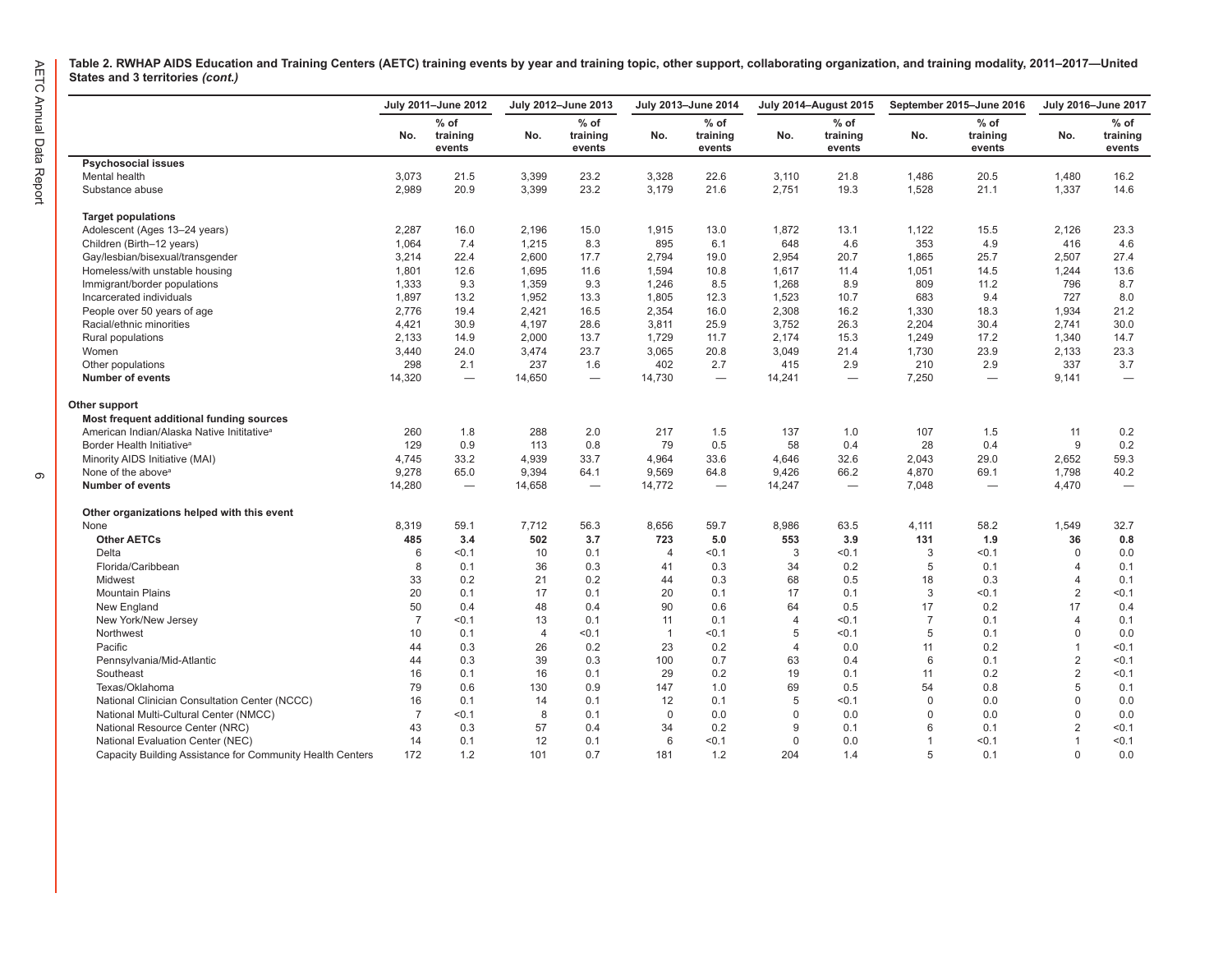$\overline{\phantom{0}}$ 

**Table 2. RWHAP AIDS Education and Training Centers (AETC) training events by year and training topic, other support, collaborating organization, and training modality, 2011–2017—United States and 3 territories** *(cont.)*

|                                                                                                       |        | July 2011-June 2012          |        | July 2012-June 2013          |        | July 2013-June 2014          |        | <b>July 2014-August 2015</b> | September 2015-June 2016 |                              | July 2016-June 2017 |                              |
|-------------------------------------------------------------------------------------------------------|--------|------------------------------|--------|------------------------------|--------|------------------------------|--------|------------------------------|--------------------------|------------------------------|---------------------|------------------------------|
|                                                                                                       | No.    | $%$ of<br>training<br>events | No.    | $%$ of<br>training<br>events | No.    | $%$ of<br>training<br>events | No.    | $%$ of<br>training<br>events | No.                      | $%$ of<br>training<br>events | No.                 | $%$ of<br>training<br>events |
| Other training centers                                                                                | 287    | 2.0                          | 467    | 3.4                          | 399    | 2.8                          | 293    | 2.1                          | 62                       | 0.9                          | 123                 | 2.6                          |
| Addiction Technology Transfer Center (ATTC)                                                           | 36     | 0.3                          | 39     | 0.3                          | 39     | 0.3                          | 37     | 0.3                          | 16                       | 0.2                          | 12                  | 0.3                          |
| Area Health Education Center (AHEC)                                                                   | 90     | 0.6                          | 310    | 2.3                          | 276    | 1.9                          | 179    | 1.3                          | 29                       | 0.4                          | 40                  | 0.8                          |
| Prevention Training Center (PTC)                                                                      | 72     | 0.5                          | 88     | 0.6                          | 86     | 0.6                          | 80     | 0.6                          | 18                       | 0.3                          | 64                  | 1.4                          |
| Regional Training Center (RTC) <sup>a</sup>                                                           | 132    | 0.9                          | 43     | 0.3                          | 26     | 0.2                          | 17     | 0.1                          | $\overline{7}$           | 0.1                          |                     | < 0.1                        |
| <b>TB Training Center</b>                                                                             | 22     | 0.2                          | 21     | 0.2                          | 27     | 0.2                          | 17     | 0.1                          | 6                        | 0.1                          | 11                  | 0.2                          |
| Other agencies                                                                                        | 5,445  | 38.7                         | 5,575  | 40.7                         | 5,350  | 36.9                         | 4,801  | 33.9                         | 2,822                    | 40.0                         | 3,097               | 65.5                         |
| AIDS community-based organization                                                                     | 560    | 4.0                          | 634    | 4.6                          | 659    | 4.5                          | 607    | 4.3                          | 470                      | 6.7                          | 486                 | 10.3                         |
| College/university/health professions school                                                          | 1,307  | 9.3                          | 1,192  | 8.7                          | 1,237  | 8.5                          | 1,272  | 9.0                          | 798                      | 11.3                         | 843                 | 17.8                         |
| Faith-based organization                                                                              | 111    | 0.8                          | 97     | 0.7                          | 153    | 1.1                          | 112    | 0.8                          | 42                       | 0.6                          | 28                  | 0.6                          |
| Community health center                                                                               | 1,238  | 8.8                          | 1,475  | 10.8                         | 1,541  | 10.6                         | 1,343  | 9.5                          | 838                      | 11.9                         | 995                 | 21.0                         |
| Historically black college or university/Hispanic-serving<br>institution/tribal college or university | 82     | 0.6                          | 98     | 0.7                          | 124    | 0.9                          | 139    | 1.0                          | 203                      | 2.9                          | 179                 | 3.8                          |
| Hospital/hospital-based clinic                                                                        | 1,578  | 11.2                         | 1,881  | 13.7                         | 1,878  | 12.9                         | 1,767  | 12.5                         | 748                      | 10.6                         | 775                 | 16.4                         |
| Agency funded by Ryan White HIV/AIDS Program                                                          | 2,350  | 16.7                         | 2,210  | 16.1                         | 2,364  | 16.3                         | 2,354  | 16.6                         | 1,323                    | 18.7                         | 1,434               | 30.3                         |
| Tribal health organizations                                                                           | 239    | 1.7                          | 155    | 1.1                          | 127    | 0.9                          | 83     | 0.6                          | 123                      | 1.7                          | 141                 | 3.0                          |
| Corrections                                                                                           | 853    | 6.1                          | 849    | 6.2                          | 560    | 3.9                          | 269    | 1.9                          | 113                      | 1.6                          | 95                  | 2.0                          |
| Number of events: all three collaborative organizations                                               | 14,073 | $\overline{\phantom{m}}$     | 13,687 | $\overline{\phantom{0}}$     | 14,507 | $\overline{\phantom{0}}$     | 14,162 |                              | 7,059                    |                              | 4,730               | $\overline{\phantom{m}}$     |
| <b>Training modality</b>                                                                              |        |                              |        |                              |        |                              |        |                              |                          |                              |                     |                              |
| Training modalities or technologies applied in the event                                              |        |                              |        |                              |        |                              |        |                              |                          |                              |                     |                              |
| Chart/case review <sup>a</sup>                                                                        | 5,688  | 41.4                         | 6,511  | 45.9                         | 5,934  | 42.0                         | 5,722  | 40.9                         | 2,166                    | 32.8                         | 553                 | 19.8                         |
| Clinical preceptorship/mini-residency                                                                 | 1,963  | 14.3                         | 1,820  | 12.8                         | 1,844  | 13.1                         | 1,951  | 14.0                         | 1,051                    | 15.9                         | 353                 | 12.7                         |
| Computer-based <sup>a</sup>                                                                           | 2,005  | 14.6                         | 2,360  | 16.6                         | 2,325  | 16.5                         | 2,072  | 14.8                         | 1.044                    | 15.8                         | 500                 | 17.9                         |
| Conference call/telephone <sup>a</sup>                                                                | 3,143  | 22.9                         | 3,000  | 21.2                         | 3,277  | 23.2                         | 3,262  | 23.3                         | 1,093                    | 16.6                         | 439                 | 15.7                         |
| Lecture/workshop                                                                                      | 4,823  | 35.1                         | 4,790  | 33.8                         | 4,922  | 34.8                         | 5,175  | 37.0                         | 2,936                    | 44.5                         | 866                 | 31.0                         |
| Role play/simulation                                                                                  | 756    | 5.5                          | 674    | 4.8                          | 604    | 4.3                          | 798    | 5.7                          | 470                      | 7.1                          | 665                 | 23.8                         |
| Self-study                                                                                            | 191    | 1.4                          | 292    | 2.1                          | 496    | 3.5                          | 434    | 3.1                          | 150                      | 2.3                          | 100                 | 3.6                          |
| Telemedicine <sup>a</sup>                                                                             | 553    | 4.0                          | 752    | 5.3                          | 708    | 5.0                          | 416    | 3.0                          | 146                      | 2.2                          | 41                  | 1.5                          |
| Webcast/webinar <sup>a</sup>                                                                          | 387    | 2.8                          | 517    | 3.6                          | 818    | 5.8                          | 915    | 6.5                          | 318                      | 4.8                          | 129                 | 4.6                          |
| <b>Number of events</b>                                                                               | 13.746 | $\overline{\phantom{0}}$     | 14.178 | $\overline{\phantom{0}}$     | 14.126 | $\overline{\phantom{0}}$     | 13.974 |                              | 6.594                    |                              | 2.790               |                              |

*Notes:* When calculating percentages for each category, this report does not include training events that did not return data for that category, unlike in previous AETC reports.

Training topics are not mutually exclusive; AETC training events typically include more than one topic.

a Data category not included in 2016 instrument. See Technical Notes for additional information.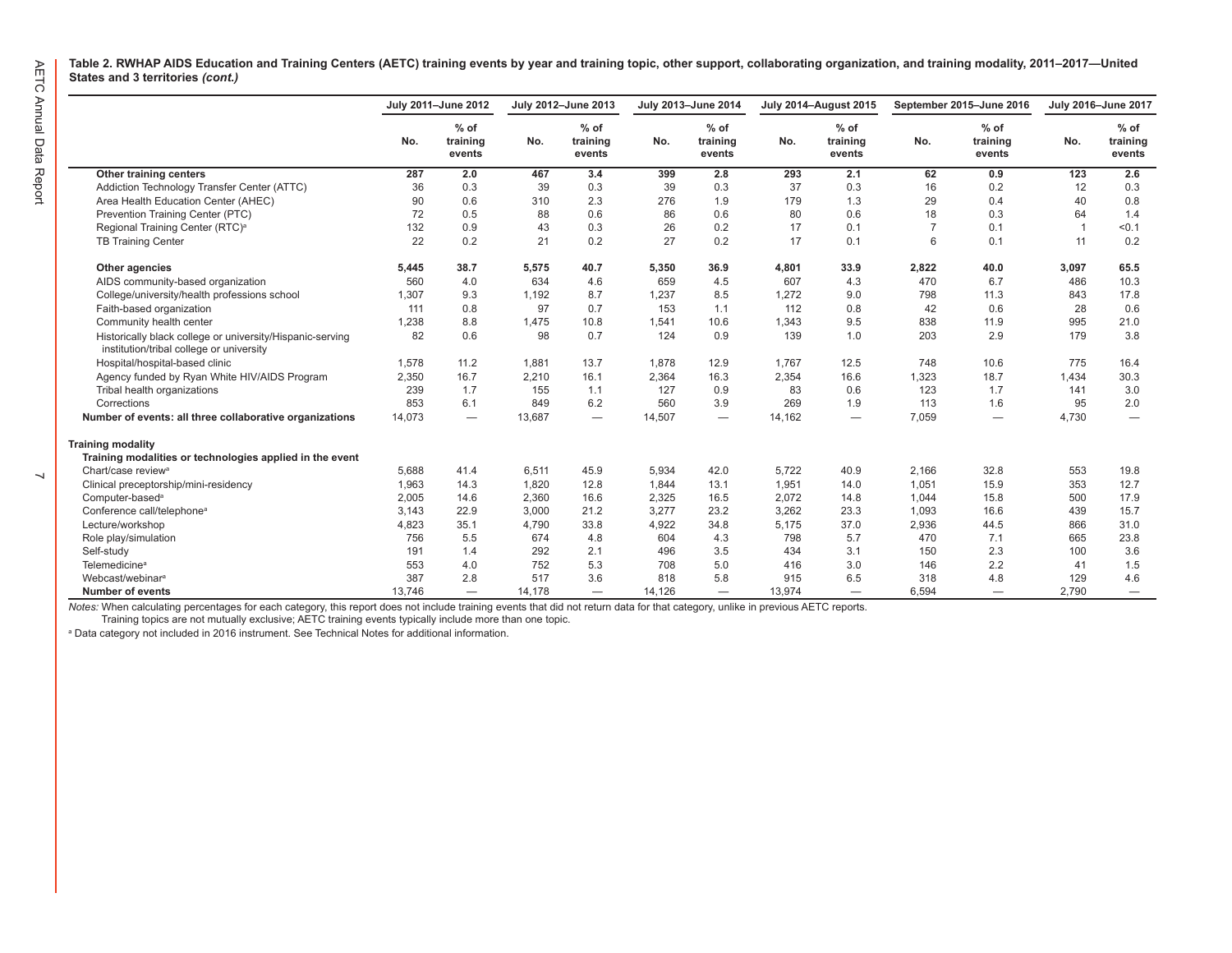$\infty$ 

#### <span id="page-10-0"></span>**Table 3. RWHAP AIDS Education and Training Centers (AETC) trainees by year and selected characteristics, 2011–2016—United States and 3 territories**

|                                       | July 2011-June 2012 |       | July 2012-June 2013 |       | July 2013-June 2014 |       |        | <b>July 2014-August 2015</b> | September 2015-June 2016 |       |
|---------------------------------------|---------------------|-------|---------------------|-------|---------------------|-------|--------|------------------------------|--------------------------|-------|
|                                       | No.                 | $\%$  | No.                 | $\%$  | No.                 | $\%$  | No.    | $\%$                         | No.                      | $\%$  |
| Race/ethnicity                        |                     |       |                     |       |                     |       |        |                              |                          |       |
| American Indian/Alaska Native         | 1,448               | 1.8   | 1,438               | 1.7   | 1,225               | 1.6   | 1,277  | 1.7                          | 969                      | 2.0   |
| Asian                                 | 6,221               | 7.6   | 6,057               | 7.3   | 5,795               | 7.3   | 5,401  | 7.0                          | 3,624                    | 7.5   |
| Black/African American                | 15,614              | 19.2  | 16,565              | 20.1  | 15,365              | 19.4  | 14,842 | 19.3                         | 10,132                   | 20.9  |
| Hispanic/Latino <sup>a</sup>          | 10,637              | 13.1  | 10,918              | 13.2  | 10,555              | 13.3  | 10,626 | 13.8                         | 6,848                    | 14.1  |
| Native Hawaiian/Pacific Islander      | 629                 | 0.8   | 525                 | 0.6   | 501                 | 0.6   | 313    | 0.4                          | 145                      | 0.3   |
| Multiple races                        | 1,748               | 2.1   | 1,912               | 2.3   | 1,842               | 2.3   | 3,132  | 4.1                          | 1,076                    | 2.2   |
| White                                 | 45,231              | 55.5  | 45,221              | 54.7  | 43,844              | 55.4  | 41,525 | 53.9                         | 25,800                   | 53.1  |
| Subtotal                              | 81,526              | 100.0 | 82,636              | 100.0 | 79,126              | 100.0 | 77,116 | 100.0                        | 48,595                   | 100.0 |
| Gender                                |                     |       |                     |       |                     |       |        |                              |                          |       |
| Male                                  | 21,389              | 26.1  | 21,358              | 25.6  | 21,229              | 26.6  | 20,608 | 26.6                         | 12,616                   | 25.7  |
| Female                                | 60,417              | 73.7  | 61,782              | 74.1  | 58,353              | 73.1  | 56,657 | 73.1                         | 36,172                   | 73.8  |
| Transgender                           | 220                 | 0.3   | 231                 | 0.3   | 237                 | 0.3   | 278    | 0.4                          | 251                      | 0.5   |
| Subtotal                              | 82,026              | 100.0 | 83,371              | 100.0 | 79,819              | 100.0 | 77,542 | 100.0                        | 49,039                   | 100.0 |
| <b>Professional discipline</b>        |                     |       |                     |       |                     |       |        |                              |                          |       |
| Advanced practice nurse               | 4,864               | 5.8   | 4,814               | 5.7   | 4,530               | 5.6   | 4,717  | 6.0                          | 3,112                    | 6.2   |
| Clergy/faith-based professional       | 233                 | 0.3   | 188                 | 0.2   | 167                 | 0.2   | 154    | 0.2                          | 103                      | 0.2   |
| Community health worker               | 1,974               | 2.4   | 2,265               | 2.7   | 2,044               | 2.5   | 2,607  | 3.3                          | 1,672                    | 3.4   |
| Dentist                               | 2,679               | 3.2   | 2,481               | 2.9   | 2,573               | 3.2   | 2,309  | 2.9                          | 1,326                    | 2.7   |
| Dietitian/nutritionist                | 451                 | 0.5   | 495                 | 0.6   | 350                 | 0.4   | 374    | 0.5                          | 199                      | 0.4   |
| Health educator                       | 3,045               | 3.7   | 3,180               | 3.8   | 2,870               | 3.5   | 3,070  | 3.9                          | 1,967                    | 3.9   |
| Mental/behavioral health professional | 2,418               | 2.9   | 2,460               | 2.9   | 2,157               | 2.7   | 2,245  | 2.9                          | 1,448                    | 2.9   |
| Nurse                                 | 20,748              | 24.9  | 21,477              | 25.4  | 21,633              | 26.7  | 18,008 | 22.9                         | 10,874                   | 21.8  |
| Pharmacist                            | 5,335               | 6.4   | 5,466               | 6.5   | 5,529               | 6.8   | 5,711  | 7.3                          | 3,616                    | 7.2   |
| Physician                             | 14,127              | 17.0  | 13,696              | 16.2  | 13,401              | 16.5  | 12,455 | 15.9                         | 7,682                    | 15.4  |
| Physician assistant                   | 2,644               | 3.2   | 2,361               | 2.8   | 2,598               | 3.2   | 2,174  | 2.8                          | 1,462                    | 2.9   |
| Social worker                         | 7,004               | 8.4   | 7,641               | 9.0   | 6,485               | 8.0   | 7,146  | 9.1                          | 4,459                    | 8.9   |
| Substance abuse professional          | 1,415               | 1.7   | 1,380               | 1.6   | 1,014               | 1.3   | 1,131  | 1.4                          | 739                      | 1.5   |
| Other dental professional             | 3,164               | 3.8   | 3,572               | 4.2   | 2,860               | 3.5   | 3,098  | 4.0                          | 1,475                    | 3.0   |
| Other non-clinical professional       | 9,421               | 11.3  | 9,112               | 10.8  | 8,596               | 10.6  | 8,491  | 10.8                         | 6,543                    | 13.1  |
| Other public health professional      | 3,784               | 4.5   | 4,081               | 4.8   | 4,232               | 5.2   | 4,807  | 6.1                          | 3,257                    | 6.5   |
| Subtotal                              | 83,307              | 100.0 | 84,669              | 100.0 | 81,040              | 100.0 | 78,497 | 100.0                        | 49,932                   | 100.0 |
| Role in their organization            |                     |       |                     |       |                     |       |        |                              |                          |       |
| Administrator                         | 6,561               | 8.0   | 7,081               | 8.5   | 6,634               | 8.3   | 6,522  | 8.4                          | 4,212                    | 8.5   |
| Agency board member                   | 128                 | 0.2   | 131                 | 0.2   | 122                 | 0.2   | 103    | 0.1                          | 96                       | 0.2   |
| Care provider/clinician               | 33,276              | 40.5  | 33,860              | 40.5  | 32,148              | 40.1  | 29,945 | 38.6                         | 16,977                   | 34.3  |
| Case manager                          | 9,578               | 11.7  | 10,182              | 12.2  | 9,311               | 11.6  | 10,135 | 13.1                         | 6,395                    | 12.9  |
| Client/patient educator               | 4,179               | 5.1   | 4,636               | 5.5   | 4,200               | 5.2   | 4,306  | 5.5                          | 2,853                    | 5.8   |
| Clinical/medical assistant            | 3,629               | 4.4   | 3,813               | 4.6   | 3,598               | 4.5   | 3,513  | 4.5                          | 2,296                    | 4.6   |
| Intern/resident                       | 2,817               | 3.4   | 2,702               | 3.2   | 2,886               | 3.6   | 3,106  | 4.0                          | 1,970                    | 4.0   |
| Researcher/evaluator                  | 1,931               | 2.4   | 1,810               | 2.2   | 1,818               | 2.3   | 1,826  | 2.4                          | 1,218                    | 2.5   |
| Student/graduate student              | 5,810               | 7.1   | 5,169               | 6.2   | 5,508               | 6.9   | 4,900  | 6.3                          | 4,488                    | 9.1   |
| Teacher/faculty                       | 2,662               | 3.2   | 2,705               | 3.2   | 2,659               | 3.3   | 2,595  | 3.3                          | 1,564                    | 3.2   |
| Other                                 | 11,619              | 14.1  | 11,620              | 13.9  | 11,295              | 14.1  | 10,708 | 13.8                         | 7,423                    | 15.0  |
| Subtotal                              | 82,190              | 100.0 | 83,709              | 100.0 | 80,179              | 100.0 | 77,658 | 100.0                        | 49,490                   | 100.0 |

*Note:* Percentages are rounded and may not add up to 100.0 as displayed.

a Hispanics/Latinos can be of any race.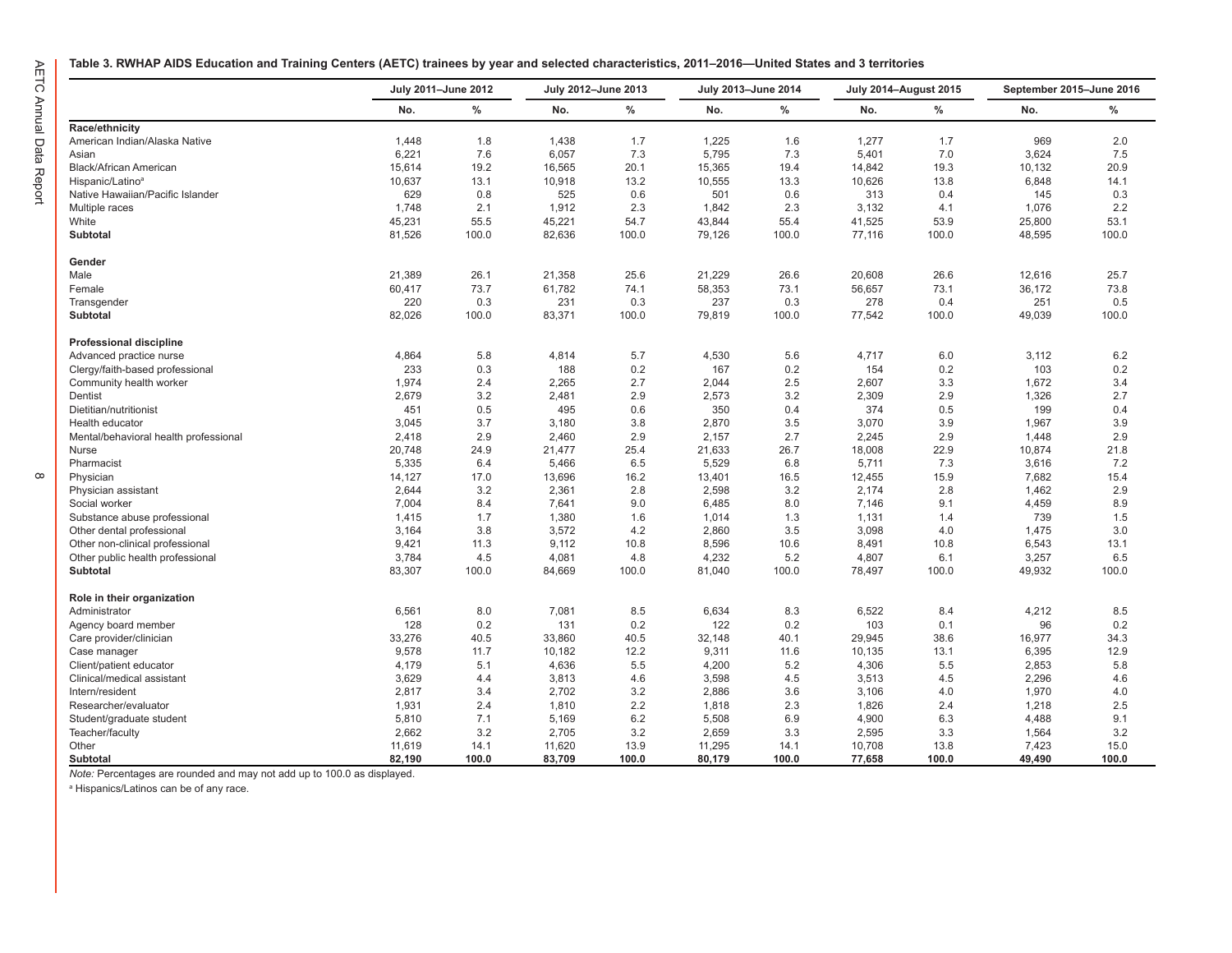#### <span id="page-11-0"></span>**Table 4. RWHAP AIDS Education and Training Centers (AETC) trainees by race/ethnicity and profession/discipline, 2016—United States and 3 territories**

|                                       |     | American Indian/<br><b>Alaska Native</b> |       | Asian |        | Black/<br><b>African American</b> |       | Hispanic/Latino <sup>a</sup> |     | Native Hawaiian/<br><b>Pacific Islander</b> |       | <b>Multiple races</b> |        | White |  |
|---------------------------------------|-----|------------------------------------------|-------|-------|--------|-----------------------------------|-------|------------------------------|-----|---------------------------------------------|-------|-----------------------|--------|-------|--|
|                                       | No. | %                                        | No.   | $\%$  | No.    | %                                 | No.   | %                            | No. | $\%$                                        | No.   | %                     | No.    | %     |  |
| Profession/discipline                 |     |                                          |       |       |        |                                   |       |                              |     |                                             |       |                       |        |       |  |
| Advanced practice nurse               | 21  | 2.2                                      | 154   | 4.2   | 505    | 5                                 | 166   | 2.5                          | 6   | 4.2                                         | 61    | 5.7                   | 2,073  | 8.1   |  |
| Clergy/faith-based professional       |     | 0.4                                      |       | 0.0   | 61     | 0.6                               | 11    | 0.2                          |     | 0.0                                         |       | 0.0                   | 25     | 0.1   |  |
| Community health worker               | 91  | 9.5                                      | 39    | 1.1   | 694    | 6.9                               | 450   | 6.6                          |     | 0.8                                         | 40    | 3.7                   | 328    | 1.3   |  |
| Dentist                               |     | 1.1                                      | 284   | 7.9   | 145    | 1.5                               | 187   | 2.8                          |     | 5.0                                         | 25    | 2.4                   | 611    | 2.4   |  |
| Dietitian/nutritionist                |     | 0.1                                      |       | 0.1   | 24     | 0.2                               | 28    | 0.4                          |     | 0.0                                         |       | 0.8                   | 127    | 0.5   |  |
| Health educator                       | 84  | 8.8                                      | 57    | 1.6   | 676    | 6.7                               | 463   | 6.8                          |     | 3.3                                         | 75    | 7.0                   | 561    | 2.2   |  |
| Mental/behavioral health professional | 25  | 2.7                                      | 45    | 1.2   | 326    | 3.3                               | 259   | 3.8                          |     | 2.5                                         | 40    | 3.7                   | 702    | 2.7   |  |
| Nurse                                 | 224 | 23.5                                     | 470   | 13.1  | 2,009  | 20.0                              | 1.147 | 16.9                         | 44  | 30.0                                        | 204   | 19.0                  | 6,465  | 25.2  |  |
| Pharmacist                            | 47  | 5.0                                      | 504   | 14.0  | 330    | 3.3                               | 218   | 3.2                          | 6   | 4.2                                         | 59    | 5.6                   | 2,308  | 9.0   |  |
| Physician                             | 38  | 3.9                                      | .435  | 39.8  | 779    | 7.8                               | 652   | 9.6                          | 24  | 16.7                                        | 132   | 12.3                  | 4,236  | 16.5  |  |
| Physician assistant                   |     | 1.8                                      | 110   | 3.1   | 128    | 1.3                               | 88    | 1.3                          |     | 3.3                                         | 29    | 2.7                   | 1,043  | 4.1   |  |
| Social worker                         | 39  | 4.1                                      | 70    | 2.0   | 1.248  | 12.4                              | 755   | 11.2                         |     | 5.8                                         | 99    | 9.3                   | 2,154  | 8.4   |  |
| Substance abuse professional          | 47  | 5.0                                      | 11    | 0.3   | 252    | 2.5                               | 105   | 1.6                          |     | 5.0                                         | 23    | 2.2                   | 274    | 1.1   |  |
| Other dental professional             | 51  | 5.3                                      | 27    | 0.7   | 176    | 1.8                               | 242   | 3.6                          |     | 2.5                                         | 19    | 1.8                   | 880    | 3.4   |  |
| Other non-clinical professional       | 213 | 22.3                                     | 257   | 7.1   | 1,696  | 16.9                              | 1,418 | 20.9                         | 21  | 14.2                                        | 156   | 14.6                  | 2,612  | 10.2  |  |
| Other public health professional      | 42  | 4.4                                      | 136   | 3.8   | 984    | 9.8                               | 583   | 8.6                          |     | 2.5                                         | 98    | 9.2                   | 1,311  | 5.1   |  |
| <b>Total</b>                          | 955 | 100.0                                    | 3,601 | 100.0 | 10,034 | 100.0                             | 6,772 | 100.0                        | 145 | 100.0                                       | 1,070 | 100.0                 | 25,712 | 100.0 |  |

*Notes:* Percentages are rounded and may not add up to 100.0 as displayed.

Numbers displayed in this table represent unique trainees; trainees are linked across training events within a particular year.

When participants included multiple professions/disciplines in their responses, that participant's data were split among the various categories (e.g., a participant responding with two professions would be counted as 0.5 p The data in the Number column are rounded to the nearest whole number; the Total row reflects the non-rounded figures.

When calculating percentages for each category, this report does not include professions/disciplines that did not return data for that category, unlike in previous AETC reports.

a Hispanics/Latinos can be of any race.

 $\circ$ 

#### **Table 5. RWHAP AIDS Education and Training Centers (AETC) trainees by gender and profession/discipline, 2016—United States and 3 territories**

|                                       |        | Male          |        | Female | Transgender |               |
|---------------------------------------|--------|---------------|--------|--------|-------------|---------------|
|                                       | No.    | $\frac{0}{0}$ | No.    | $\%$   | No.         | $\frac{0}{0}$ |
| Profession/discipline                 |        |               |        |        |             |               |
| Advanced practice nurse               | 328    | 2.6           | 2,704  | 7.5    | 12          | 4.9           |
| Clergy/faith-based professional       | 45     | 0.4           | 52     | 0.2    | 4           | 1.5           |
| Community health worker               | 510    | 4.1           | 1,089  | 3.0    | 35          | 14.2          |
| Dentist                               | 658    | 5.2           | 612    | 1.7    | 6           | 2.4           |
| Dietitian/nutritionist                | 12     | 0.1           | 181    | 0.5    |             | 0.5           |
| Health educator                       | 643    | 5.1           | 1,272  | 3.5    | 28          | 11.2          |
| Mental/behavioral health professional | 376    | 3.0           | 1,032  | 2.9    | 11          | 4.4           |
| Nurse                                 | 996    | 7.9           | 9,611  | 26.8   | 27          | 10.7          |
| Pharmacist                            | 1,346  | 10.7          | 2,143  | 6.0    | 4           | 1.5           |
| Physician                             | 3,616  | 28.8          | 3,801  | 10.6   | 7           | 2.9           |
| Physician assistant                   | 405    | 3.2           | 1,011  | 2.8    |             | 0.5           |
| Social worker                         | 829    | 6.6           | 3,525  | 9.8    | 35          | 14.2          |
| Substance abuse professional          | 222    | 1.8           | 499    | 1.4    |             | 0.5           |
| Other dental professional             | 73     | 0.6           | 1,339  | 3.7    | $\Omega$    | 0.0           |
| Other non-clinical professional       | 1.681  | 13.4          | 4.672  | 13.0   | 55          | 22.0          |
| Other public health professional      | 811    | 6.5           | 2,375  | 6.6    | 22          | 8.8           |
| Total                                 | 12,549 | 100.0         | 35,919 | 100.0  | 248         | 100.0         |

*Notes:* Percentages are rounded and may not add up to 100.0 as displayed.

Numbers displayed in this table represent unique trainees; trainees are linked across training events within a particular year.

When participants included multiple professions/disciplines in their responses, that participant's data were split among the various categories (e.g., a participant responding with two professions would be counted as 0.5 per category). The data in the Number column are rounded to the nearest whole number; the Total row reflects the non-rounded figures.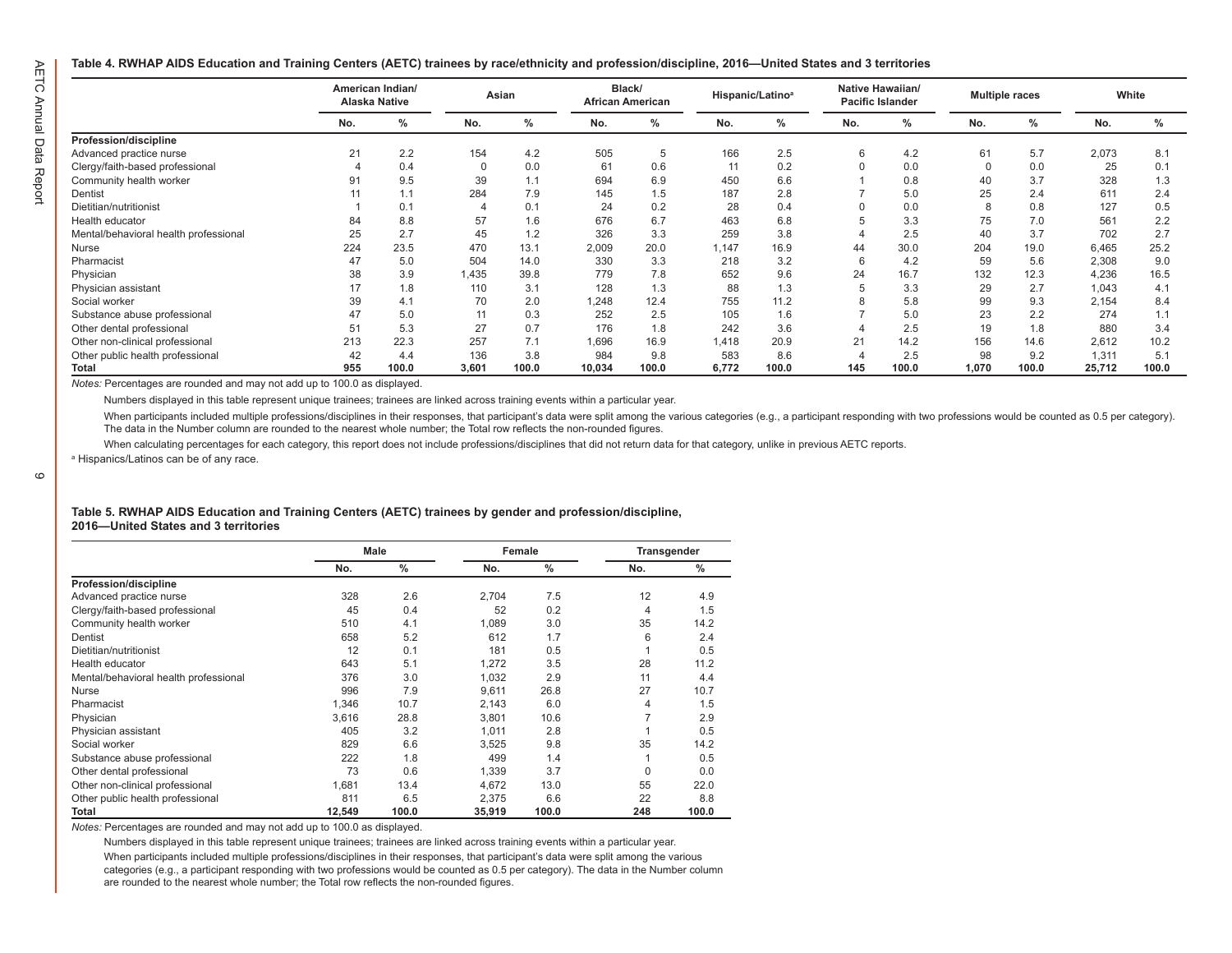#### <span id="page-12-0"></span>**Table 6. RWHAP AIDS Education and Training Centers (AETC) trainees by year and selected service delivery characteristics, 2011–2016—United States and 3 territories**

|                                       | July 2011-June 2012 |       | July 2012-June 2013 |       | July 2013-June 2014 |       | <b>July 2014-August 2015</b> |       | September 2015-June 2016 |       |
|---------------------------------------|---------------------|-------|---------------------|-------|---------------------|-------|------------------------------|-------|--------------------------|-------|
|                                       | No.                 | $\%$  | No.                 | $\%$  | No.                 | $\%$  | No.                          | ℅     | No.                      | %     |
| Provide direct service to clients     |                     |       |                     |       |                     |       |                              |       |                          |       |
| Yes                                   | 64,842              | 78.0  | 66,406              | 78.7  | 62,182              | 76.9  | 59.704                       | 76.9  | 36,820                   | 74.8  |
| No                                    | 18,257              | 22.0  | 17,975              | 21.3  | 18,652              | 23.1  | 17,911                       | 23.1  | 12,432                   | 25.2  |
| Subtotal                              | 83,099              | 100.0 | 84,381              | 100.0 | 80,834              | 100.0 | 77,615                       | 100.0 | 49,252                   | 100.0 |
| Percentage of minority clients served |                     |       |                     |       |                     |       |                              |       |                          |       |
| None per year                         | 1,385               | 2.3   | 3,856               | 5.9   | 6,478               | 10.1  | 1,999                        | 3.5   | 448                      | 1.3   |
| $1-24\%$ per year                     | 12,525              | 20.7  | 12,206              | 18.7  | 10,970              | 17.0  | 10,215                       | 17.7  | 5,701                    | 16.1  |
| 25–49% per year                       | 13,167              | 21.8  | 13.440              | 20.6  | 13,305              | 20.6  | 12.289                       | 21.2  | 7.785                    | 21.9  |
| 50-74% per year                       | 15,691              | 26.0  | 17,241              | 26.4  | 16,181              | 25.1  | 16,033                       | 27.7  | 10,193                   | 28.7  |
| $\geq$ 75% per year                   | 17,610              | 29.2  | 18,536              | 28.4  | 17,543              | 27.2  | 17,315                       | 29.9  | 11,361                   | 32.0  |
| <b>Subtotal</b>                       | 60,377              | 100.0 | 65,277              | 100.0 | 64.477              | 100.0 | 57,851                       | 100.0 | 35,488                   | 100.0 |

*Note:* Percentages are rounded and may not add up to 100.0 as displayed.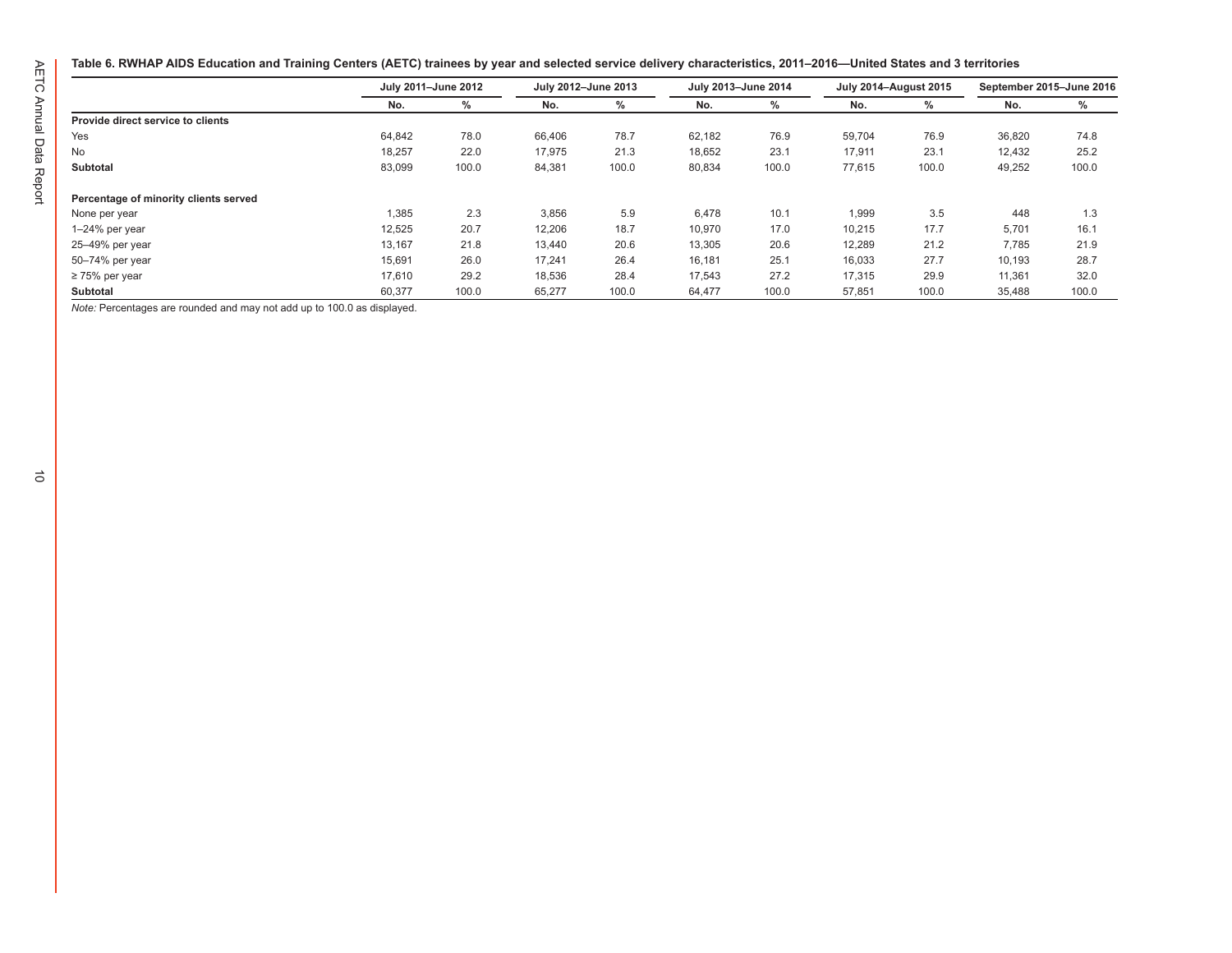$\ensuremath{\vec{\rightharpoonup}}$ 

<span id="page-13-0"></span>**Table 7. RWHAP AIDS Education and Training Center (AETC) trainees who serve people living with HIV (PLWH) by year and selected service delivery characteristics, 2011–2016—United States and 3 territories**

|                                                                     |        | July 2011-June 2012 |        | July 2012-June 2013 |        | July 2013-June 2014 |        | <b>July 2014-August 2015</b> | September 2015-June 2016 |       |
|---------------------------------------------------------------------|--------|---------------------|--------|---------------------|--------|---------------------|--------|------------------------------|--------------------------|-------|
|                                                                     | No.    | $\%$                | No.    | $\%$                | No.    | $\%$                | No.    | $\%$                         | No.                      | %     |
| Provide direct service to PLWH                                      |        |                     |        |                     |        |                     |        |                              |                          |       |
| Yes                                                                 | 46,375 | 72.6                | 48,513 | 71.0                | 44,590 | 69.6                | 42,875 | 73.6                         | 26,858                   | 72.2  |
| No                                                                  | 17,537 | 27.4                | 19,846 | 29.0                | 19,486 | 30.4                | 15,415 | 26.5                         | 10,353                   | 27.8  |
| Subtotal                                                            | 63,912 | 100.0               | 68,359 | 100.0               | 64,076 | 100.0               | 58,290 | 100.0                        | 37,211                   | 100.0 |
| Years of service directly to PLWH                                   |        |                     |        |                     |        |                     |        |                              |                          |       |
| $\leq 1$                                                            | 6,794  | 15.1                | 13,855 | 26.0                | 12,552 | 25.7                | 13,725 | 28.5                         | 4,781                    | 18.3  |
| $2 - 4$                                                             | 9,801  | 21.7                | 10,123 | 19.0                | 9,487  | 19.4                | 8,907  | 18.5                         | 5,963                    | 22.8  |
| $5 - 9$                                                             | 8,833  | 19.6                | 9,169  | 17.2                | 8,283  | 17.0                | 8,150  | 16.9                         | 4,898                    | 18.7  |
| $10 - 19$                                                           | 11,905 | 26.4                | 11,780 | 22.1                | 10,755 | 22.0                | 10,129 | 21.0                         | 6,009                    | 22.9  |
| $\geq 20$                                                           | 7,764  | 17.2                | 8,308  | 15.6                | 7,716  | 15.8                | 7,291  | 15.1                         | 4,553                    | 17.4  |
| Subtotal                                                            | 45,097 | 100.0               | 53,234 | 100.0               | 48,793 | 100.0               | 48,203 | 100.0                        | 26,204                   | 100.0 |
| Estimated number of PLWH clients per month                          |        |                     |        |                     |        |                     |        |                              |                          |       |
| None per month                                                      | 1,905  | 4.2                 | 2,148  | 4.5                 | 2,422  | 5.5                 | 2,689  | 6.3                          | 1,216                    | 4.6   |
| 1-9 per month                                                       | 19,376 | 42.8                | 19,374 | 40.9                | 18,858 | 42.7                | 17,865 | 41.9                         | 10,515                   | 40.0  |
| 10-19 per month                                                     | 6,682  | 14.8                | 7,014  | 14.8                | 6,516  | 14.8                | 6,195  | 14.5                         | 3,931                    | 15.0  |
| 20-49 per month                                                     | 8,501  | 18.8                | 9,350  | 19.8                | 7,877  | 17.8                | 7,903  | 18.5                         | 5,264                    | 20.0  |
| $\geq 50$ per month                                                 | 8,828  | 19.5                | 9,447  | 20.0                | 8,479  | 19.2                | 8,002  | 18.8                         | 5,353                    | 20.4  |
| Subtotal                                                            | 45,292 | 100.0               | 47,333 | 100.0               | 44,154 | 100.0               | 42,655 | 100.0                        | 26,279                   | 100.0 |
| Percentage of PLWH clients who are racial/ethnic minorities         |        |                     |        |                     |        |                     |        |                              |                          |       |
| None per year                                                       | 2,383  | 5.4                 | 2,028  | 4.4                 | 2,063  | 4.8                 | 2,548  | 6.1                          | 788                      | 3.2   |
| 1-24% per year                                                      | 11,192 | 25.4                | 10,968 | 23.9                | 9,912  | 23.3                | 9,586  | 22.9                         | 5,664                    | 22.7  |
| 25-49% per year                                                     | 7,886  | 17.9                | 8,527  | 18.6                | 8,154  | 19.2                | 7,631  | 18.3                         | 4,607                    | 18.4  |
| 50-74% per year                                                     | 10,733 | 24.3                | 12,062 | 26.3                | 10,881 | 25.6                | 10,610 | 25.4                         | 6,516                    | 26.1  |
| $\geq$ 75% per year                                                 | 11,955 | 27.1                | 12,304 | 26.8                | 11,580 | 27.2                | 11,428 | 27.3                         | 7,410                    | 29.7  |
| Subtotal                                                            | 44,149 | 100.0               | 45,889 | 100.0               | 42,589 | 100.0               | 41,803 | 100.0                        | 24,984                   | 100.0 |
| Percentage of PLWH clients who are co-infected with hepatitis C     |        |                     |        |                     |        |                     |        |                              |                          |       |
| None per year                                                       | 5,066  | 12.4                | 5,332  | 12.4                | 6,997  | 16.9                | 7,444  | 18.2                         | 2,857                    | 11.8  |
| 1-24% per year                                                      | 21,044 | 51.5                | 22,022 | 51.4                | 20,716 | 49.9                | 19,974 | 48.7                         | 13,280                   | 54.8  |
| 25-49% per year                                                     | 10,019 | 24.5                | 10,397 | 24.3                | 9,500  | 22.9                | 8,883  | 21.7                         | 5,516                    | 22.8  |
| 50-74% per year                                                     | 3,748  | 9.2                 | 4,142  | 9.7                 | 3,430  | 8.3                 | 3,119  | 7.6                          | 1,787                    | 7.4   |
| $\geq$ 75% per year                                                 | 998    | 2.4                 | 989    | 2.3                 | 889    | 2.1                 | 1,571  | 3.8                          | 801                      | 3.3   |
| Subtotal                                                            | 40,874 | 100.0               | 42,881 | 100.0               | 41,533 | 100.0               | 40,990 | 100.0                        | 24,240                   | 100.0 |
| Percentage of PLWH clients who are receiving antiretroviral therapy |        |                     |        |                     |        |                     |        |                              |                          |       |
| None per year                                                       | 2,259  | 5.2                 | 2,066  | 4.6                 | 2,002  | 4.8                 | 2,558  | 6.2                          | 736                      | 3.0   |
| 1-24% per year                                                      | 8,629  | 19.9                | 8,577  | 18.9                | 7,847  | 18.6                | 7,428  | 18.0                         | 4,011                    | 16.3  |
| 25-49% per year                                                     | 5,122  | 11.8                | 5,185  | 11.4                | 4,765  | 11.3                | 4,377  | 10.6                         | 2,363                    | 9.6   |
| 50-74% per year                                                     | 11,367 | 26.2                | 10,934 | 24.1                | 9,554  | 22.7                | 8,512  | 20.6                         | 4,908                    | 19.9  |
| $\geq$ 75% per year                                                 | 16,067 | 37.0                | 18,573 | 41.0                | 17,953 | 42.6                | 18,494 | 44.7                         | 12,669                   | 51.3  |
| Subtotal                                                            | 43,444 | 100.0               | 45,336 | 100.0               | 42,120 | 100.0               | 41,368 | 100.0                        | 24,686                   | 100.0 |
| Percentage of PLWH clients who are women                            |        |                     |        |                     |        |                     |        |                              |                          |       |
| None per year                                                       | 6,817  | 15.6                | 6,689  | 14.7                | 7,090  | 16.8                | 6,625  | 16.0                         | 3,186                    | 12.8  |
| 1-24% per year                                                      | 16,461 | 37.7                | 17,390 | 38.2                | 16,024 | 37.9                | 16,341 | 39.4                         | 9,931                    | 40.0  |
| 25-49% per year                                                     | 12,690 | 29.1                | 13,526 | 29.7                | 12,345 | 29.2                | 11,894 | 28.7                         | 7,800                    | 31.4  |
| 50-74 per year                                                      | 5,452  | 12.5                | 5,689  | 12.5                | 4,840  | 11.5                | 4,716  | 11.4                         | 2,966                    | 11.9  |
| $\geq$ 75% per year                                                 | 2,256  | 5.2                 | 2,293  | 5.0                 | 1,966  | 4.7                 | 1,866  | 4.5                          | 954                      | 3.8   |
| Subtotal                                                            | 43,676 | 100.0               | 45,588 | 100.0               | 42,266 | 100.0               | 41,442 | 100.0                        | 24,837                   | 100.0 |

*Note:* Percentages are rounded and may not add up to 100.0 as displayed.